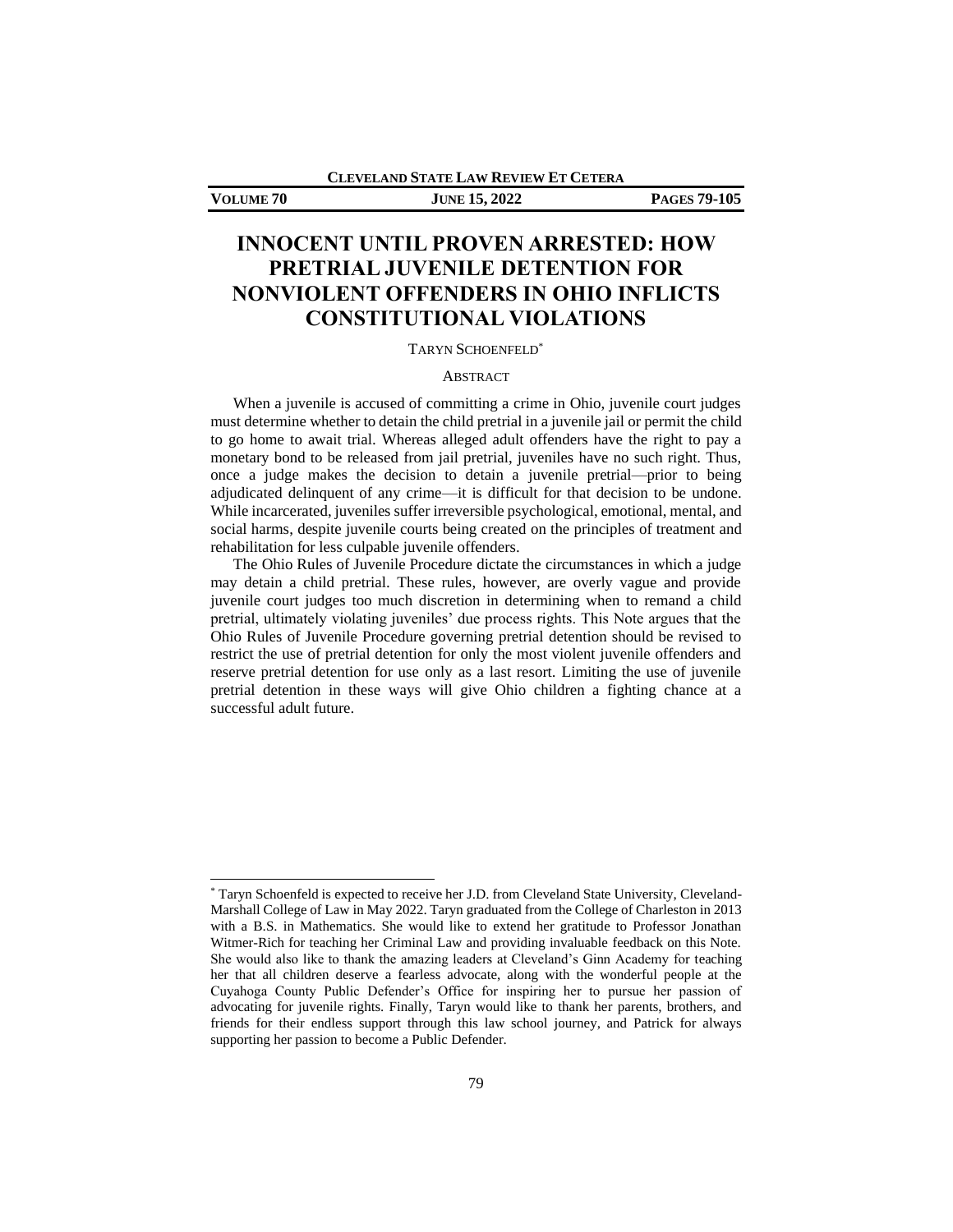#### 2022] *INNOCENT UNTIL PROVEN ARRESTED* 80

#### **CONTENTS**

| Ī.  |                |                                                                                                                                                    |      |
|-----|----------------|----------------------------------------------------------------------------------------------------------------------------------------------------|------|
| Π.  |                |                                                                                                                                                    |      |
|     |                | A. A History of the Creation of the Juvenile Court System in the United States                                                                     |      |
|     |                |                                                                                                                                                    |      |
|     | <b>B.</b>      |                                                                                                                                                    |      |
|     | $\mathbf{C}$ . |                                                                                                                                                    |      |
|     | D.             |                                                                                                                                                    |      |
|     | Е.             |                                                                                                                                                    |      |
|     | F.             | Ohio's Statutes and Court Rules Regarding Juvenile and Adult Detention87                                                                           |      |
|     | G.             | Two Model States' Detention Rates Compared to Ohio and Those States'                                                                               |      |
|     |                |                                                                                                                                                    |      |
| Ш.  |                |                                                                                                                                                    |      |
|     | A.             | Ohio Judges' Extensive Discretion in Determining Whether to Detain Alleged<br>Juvenile Offenders Pretrial Violates Juveniles' Due Process Rights91 |      |
|     |                | B. Criticisms of the Schall Majority Opinion and Using the Dissent as a Guide                                                                      | . 95 |
|     |                | Critiquing Rule 7 Compared to Pretrial Detention for Juveniles in Other                                                                            |      |
|     |                |                                                                                                                                                    |      |
|     |                | D. Pretrial Juvenile Detention Also Violates The Eighth Amendment's                                                                                |      |
|     |                | Requirement to Refrain from Inflicting "Cruel and Unusual Punishment" on                                                                           |      |
|     |                |                                                                                                                                                    | . 97 |
|     | E.             | Children Living in Pretrial Detention Suffer Irreversible Psychological,                                                                           |      |
|     |                |                                                                                                                                                    |      |
|     | F.             | Racial Disparities Among Juveniles in Detention is a Problem that Cannot be                                                                        |      |
|     |                |                                                                                                                                                    |      |
|     |                |                                                                                                                                                    |      |
| IV. |                |                                                                                                                                                    |      |

#### I. INTRODUCTION

Under Ohio law, it is easier for judges to impose pretrial detention on alleged juvenile offenders than on alleged adult offenders. The statutes governing pretrial detention for accused adults are detailed, specific, and overall limit the use of pretrial detention. The statutes and rules governing pretrial detention for juveniles, conversely, are broad, vague, and provide judges with great discretion to require an accused juvenile to await trial in detention. The Ohio Rules of Juvenile Procedure outline the process judges must follow in determining whether to detain a juvenile pretrial. Rule 7(A) of the Ohio Rules of Juvenile Procedure as written provides judges too much discretion in determining whether to detain juvenile offenders pretrial, which results in constitutional violations of the Eighth and Fourteenth Amendments. Rule  $7(A)$ should be revised to restrict the use of pretrial detention for only the most violent juvenile offenders and reserve pretrial detention for use as a last resort, thus reducing the negative lifelong effects on juveniles.

Society views children as less blameworthy than adults when they commit criminal acts. Children are expected to make mistakes, and they should be afforded the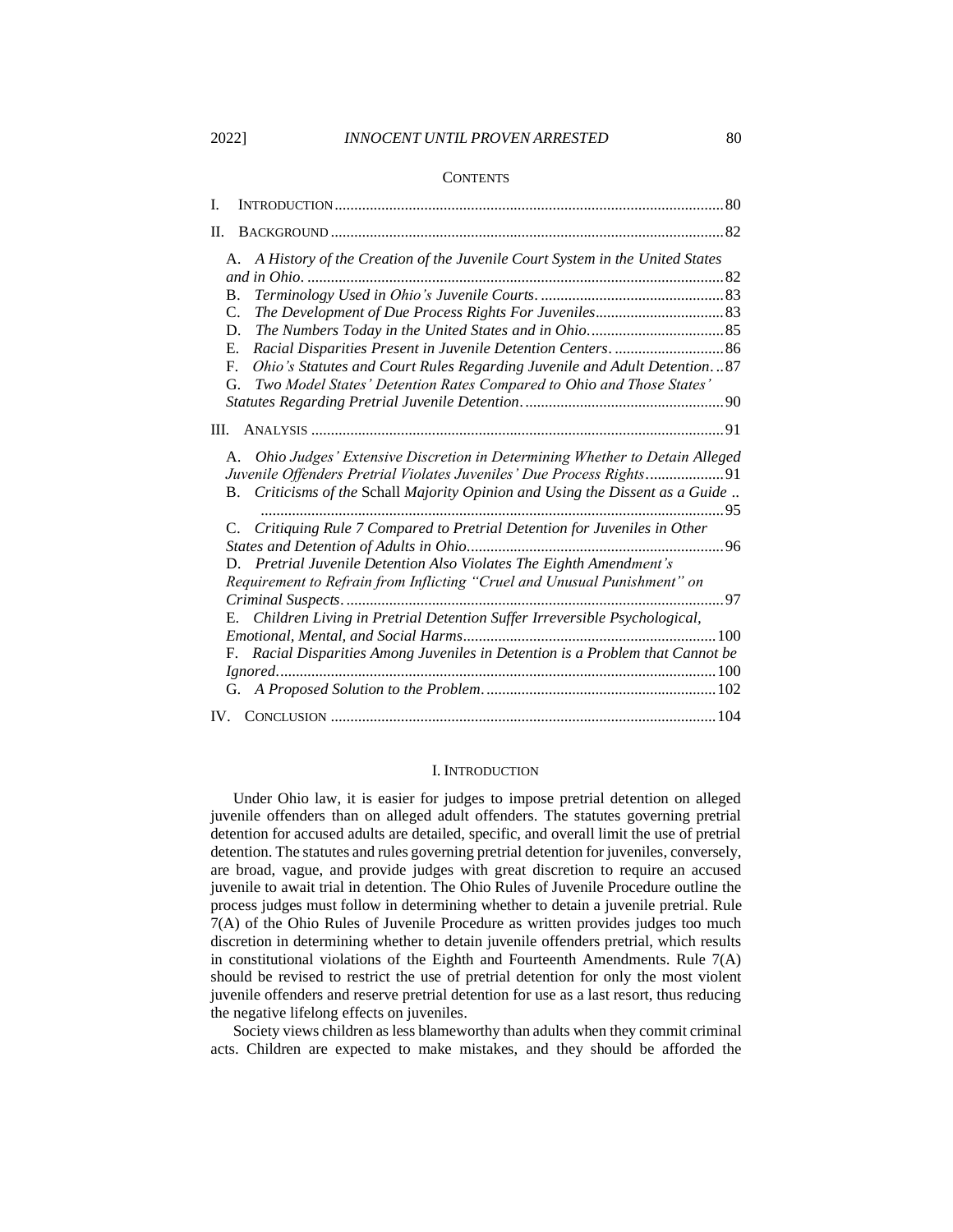<span id="page-2-0"></span>opportunity to learn and grow from such mistakes into successful and productive adults. For many children, however, life is not so simple and innocent. Enter Joshua. Joshua was in the juvenile system in Cuyahoga County, Ohio at age nineteen because a person can stay there until age twenty-one.<sup>1</sup> Joshua ran with gang members, and he was arrested for committing armed robberies when he was fifteen years old.<sup>2</sup> Joshua was not a violent kid; he joined the Heartless Felons, a prominent Cleveland gang, at age thirteen during his first stint in juvenile detention because it offered him protection on the streets and in the juvenile detention facilities.<sup>3</sup> Joshua had no intention of being a lifelong criminal. In fact, he often aided the police in the prosecution of his fellow gang-members.<sup>4</sup>

In 2014, Joshua was sent to a restrictive, maximum-security-like juvenile detention center, colloquially referred to as "juvie."<sup>5</sup> While in juvie, Joshua was frequently assaulted by groups of other juveniles—badly enough to require time in a hospital at the instruction of staff members (which was not an unusual occurrence).<sup>6</sup> Two of Joshua's friends, who also spent time in juvie, spoke about having sex with multiple female guards who were in their twenties and thirties.<sup>7</sup> Not only are these sexual acts by staff members at the facilities coercive and abuses of power, they are also felony crimes.<sup>8</sup>

It is true that Joshua received rehabilitation services, which he valued, while in juvie.<sup>9</sup> This process, however, is backwards. While the juvenile courts and detention centers may argue that they are providing juveniles with extensive therapeutic programming aimed at rehabilitation, the juveniles and their families may argue that it is the detention centers themselves that created the need for this programming in the first place. Had Joshua not been required to go to a maximum-security juvenile detention center when he was just thirteen years old, perhaps he would have never joined the Heartless Felons, never been subjected to a life of crime, never endured frequent physical abuse, and never landed back in the juvenile court system three years later.

Joshua's story involves what he experienced after being found delinquent for committing a crime. However, children are also being sent to detention centers following an arrest to await trial. Thus, judges should use pretrial detention as a last resort in these scenarios to reduce the possibility of more children experiencing the same injustices as Joshua.

5 *Id.* at 19:20.

7 *Id.* at 46:20.

<sup>8</sup> OHIO REV. CODE ANN. § 2907.03 (West 2020).

<sup>&</sup>lt;sup>1</sup> *A Madman's Vacation*, SERIAL, at 2:20 (Nov. 8, 2018), https://serialpodcast.org/seasonthree/8/a-madmans-vacation.

<sup>2</sup> *Id.* at 4:12.

<sup>3</sup> *Id.* at 8:30–8:35, 20:17.

<sup>4</sup> *Id.* at 9:35–12:30.

<sup>6</sup> *Id.* at 24:18–24:56, 44:59. A prison guard bought pizza for a group of kids, in exchange for them assaulting Joshua. *Id.* at 25:42–26:21.

<sup>9</sup> *A Madman's Vacation*, *supra* not[e 1,](#page-2-0) at 31:55.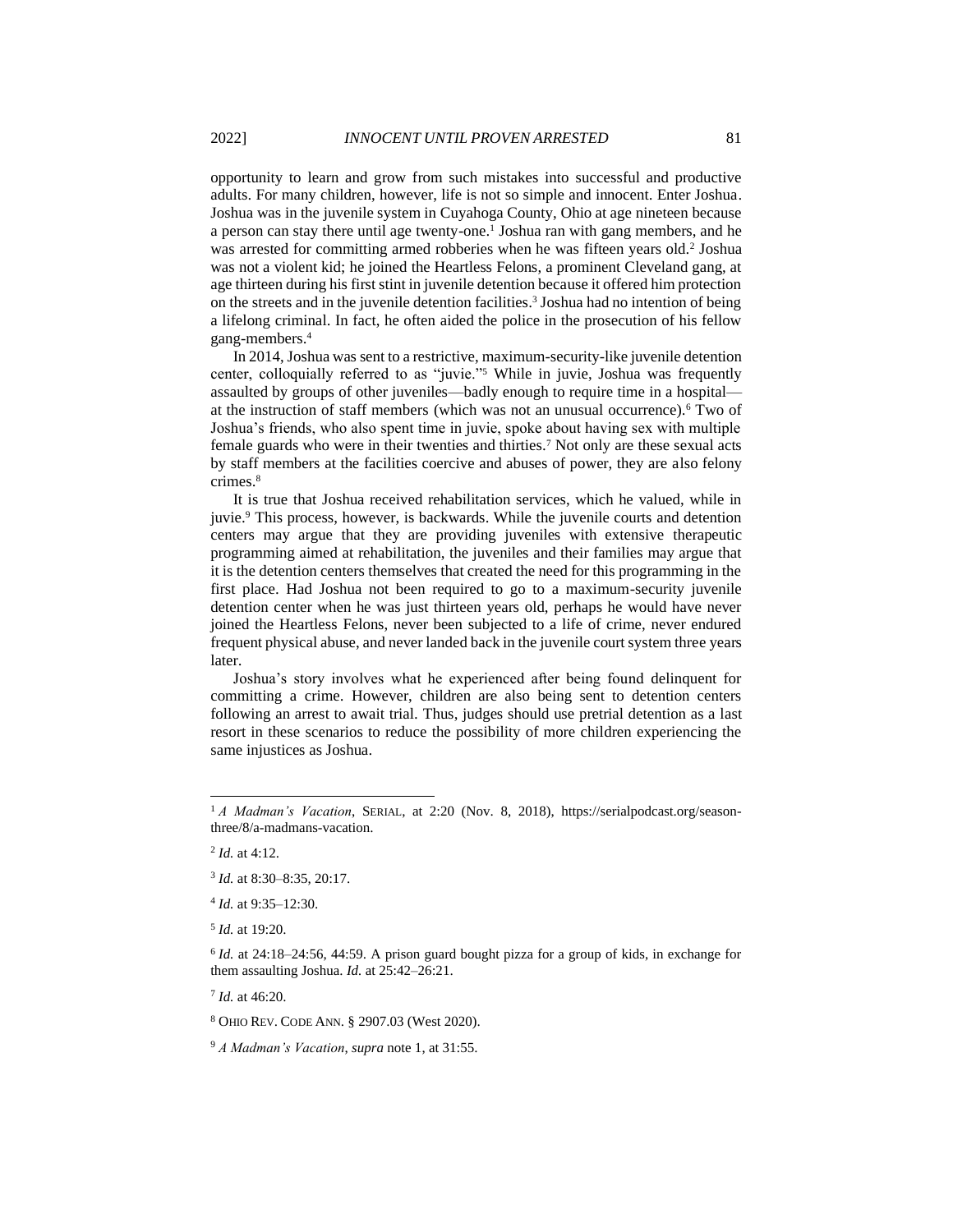Part II of this Note explains why the juvenile justice system was created over 100 years ago. It also presents the case law regarding the creation and limitations of juveniles' rights in the justice system. Next, it outlines the Ohio statutes and rules that dictate when and how a juvenile court judge may choose to detain a child after an arrest, along with other model states' similar statutes. Part III describes the wide discretion Ohio juvenile court judges have in determining whether to detain alleged juvenile offenders pretrial. Next, it analyzes the constitutional violations of pretrial juvenile detention and the racial disparities present in the juvenile justice system. Finally, it offers a solution to the problem. Part IV briefly concludes.

#### <span id="page-3-0"></span>II. BACKGROUND

#### *A. A History of the Creation of the Juvenile Court System in the United States and in Ohio*

For over a century, the United States has recognized that child offenders are less blameworthy than adult offenders, and children have an increased ability to change because of their young age.<sup>10</sup> Consequently, the United States established its first juvenile court in Illinois in 1899 to address the differences between adult and juvenile criminal offenders.<sup>11</sup> Early juvenile courts were created with goals of rehabilitating and treating young people, as opposed to locking kids in jail among adult offenders $12$ potentially more than twice or three times their age. These early juvenile courts sought to offer guidance and education to kids,<sup>13</sup> not punish them severely.

Many Ohio leaders were appalled with the conditions juvenile offenders faced when being thrown in city jails amongst adult criminals.<sup>14</sup> Consequently, in 1902 Cuyahoga County followed Illinois' lead and established Ohio's first and the United States' second juvenile court to separate juvenile and adult offenders.<sup>15</sup> The Insolvency and Juvenile Court, as Cuyahoga County named it, emphasized treatment and rehabilitation over punishment for juvenile offenders.<sup>16</sup> The Court sought to find juveniles employment and provided them with mental and emotional treatment.<sup>17</sup> The Ohio juvenile courts even set national standards for this new rehabilitation-focused model of handling juvenile offenders in the criminal justice system.<sup>18</sup> Clearly, the nation was beginning to lean away from prosecuting adults and children in the same manner, straying from imposing extreme punishment on juvenile offenders.

<sup>12</sup> *Id.*

<sup>13</sup> *Id.*

<sup>16</sup> *Id.*

<sup>17</sup> *Id.*

<sup>&</sup>lt;sup>10</sup> Youth in the Justice System: An Overview, JUV. L. CTR., https://jlc.org/youth-justice-systemoverview (last visited Mar. 24, 2022).

<sup>11</sup> *Id.*

<sup>14</sup> Richard A. Gallitto, *History*, CUYAHOGA CNTY. CT. OF COMMON PLEAS JUV. DIV., http://juvenile.cuyahogacounty.us/en-US/history.aspx (last visited Mar. 24, 2022).

<sup>15</sup> *Encyclopedia of Cleveland History: Cuyahoga County Juvenile Court*, CASE W.RSRV. UNIV., https://case.edu/ech/articles/c/cuyahoga-county-juvenile-court (last visited Mar. 24, 2022).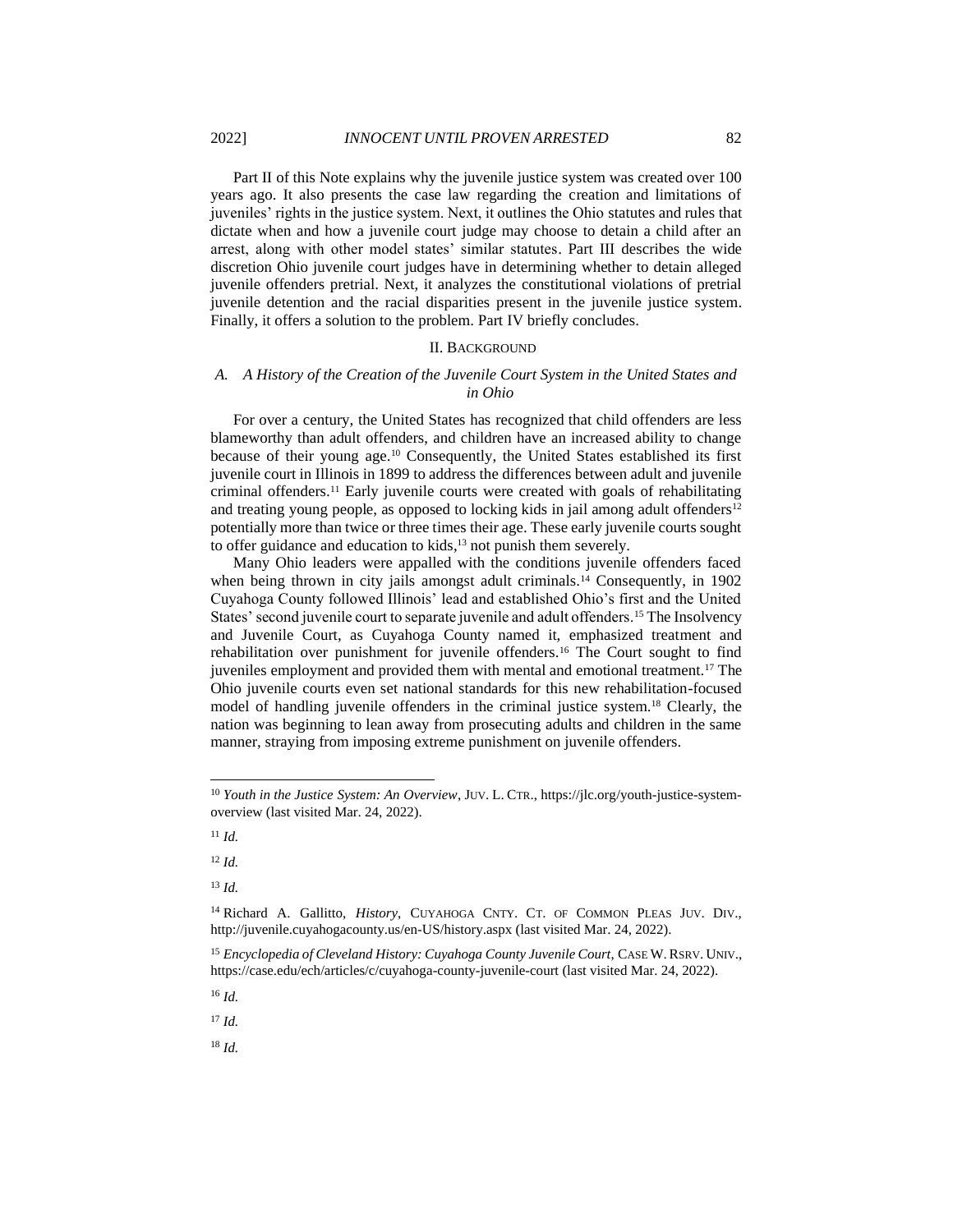#### <span id="page-4-0"></span>*B. Terminology Used in Ohio's Juvenile Courts*

The juvenile justice system differs from the adult criminal justice system not only in claiming to achieve different goals, but in its technical terminology as well. Juveniles do not commit "crimes," they rather commit "delinquent acts," which would otherwise be considered criminal acts had they been committed by an adult offender.<sup>19</sup> Instead of saying that juveniles have been "convicted" and found "guilty," juvenile courts say that they have been "adjudicated" and found to be "delinquent."<sup>20</sup> After adjudication, juveniles receive "dispositions" aimed at providing them with a treatment plan instead of "sentences," which guilty adult offenders receive.<sup>21</sup> At various points in juvenile cases, children can be "detained" in "detention centers," which range from the most restrictive, secured, locked facilities, to "non-secure detention" often in shelter homes, to the least restrictive "home detention."<sup>22</sup>

The difference in the terminology used in the juvenile justice system as compared to the adult criminal justice system ties back to the purpose of creating separate court systems in the first place. The proponents of creating a separate juvenile justice system did so because they believed juvenile offenders to be less blameworthy.<sup>23</sup> This notion is reflected in the above terms—juvenile offenders are not guilty of crimes to be sentenced in state prisons, but have rather been adjudicated of their delinquent acts and receive dispositions in detention centers.<sup>24</sup> These terms all center around the idea that children should be rehabilitated, treated, $25$  and not forever deemed guilty criminals.

#### *C. The Development of Due Process Rights for Juveniles*

The Fourteenth Amendment of the United States Constitution states that no "State [shall] deprive any person of life, liberty, or property, without due process of law."26 Pretrial juvenile detention is vulnerable to due process violations as alleged delinquents' liberty is being restricted when the courts remove children from their homes and require them to live in a more restrictive environment prior to being adjudicated delinquent of any crime. The Supreme Court of the United States first recognized a possibility of due process rights for all juveniles in *Kent v. United States* when it held that juvenile courts must ensure due process and fair treatment in determining whether to waive the court's jurisdiction over the juvenile and send the child to adult court.<sup>27</sup>

<sup>19</sup> *Juvenile Court Terminology*, NAT'L JUV. DEF. CTR., https://njdc.info/juvenile-courtterminology/ (last visited Mar. 24, 2022).

<sup>20</sup> *Id.*

<sup>21</sup> *Id.*

<sup>22</sup> *Id.*

<sup>23</sup> *Youth in the Justice System*, *supra* not[e 10.](#page-3-0)

<sup>24</sup> *Juvenile Court Terminology*, *supra* note [19.](#page-4-0)

<sup>25</sup> *Youth in the Justice System*, *supra* not[e 10.](#page-3-0)

<sup>26</sup> U.S. CONST. amend. XIV.

<sup>27</sup> Kent v. United States, 383 U.S. 541, 562 (1966).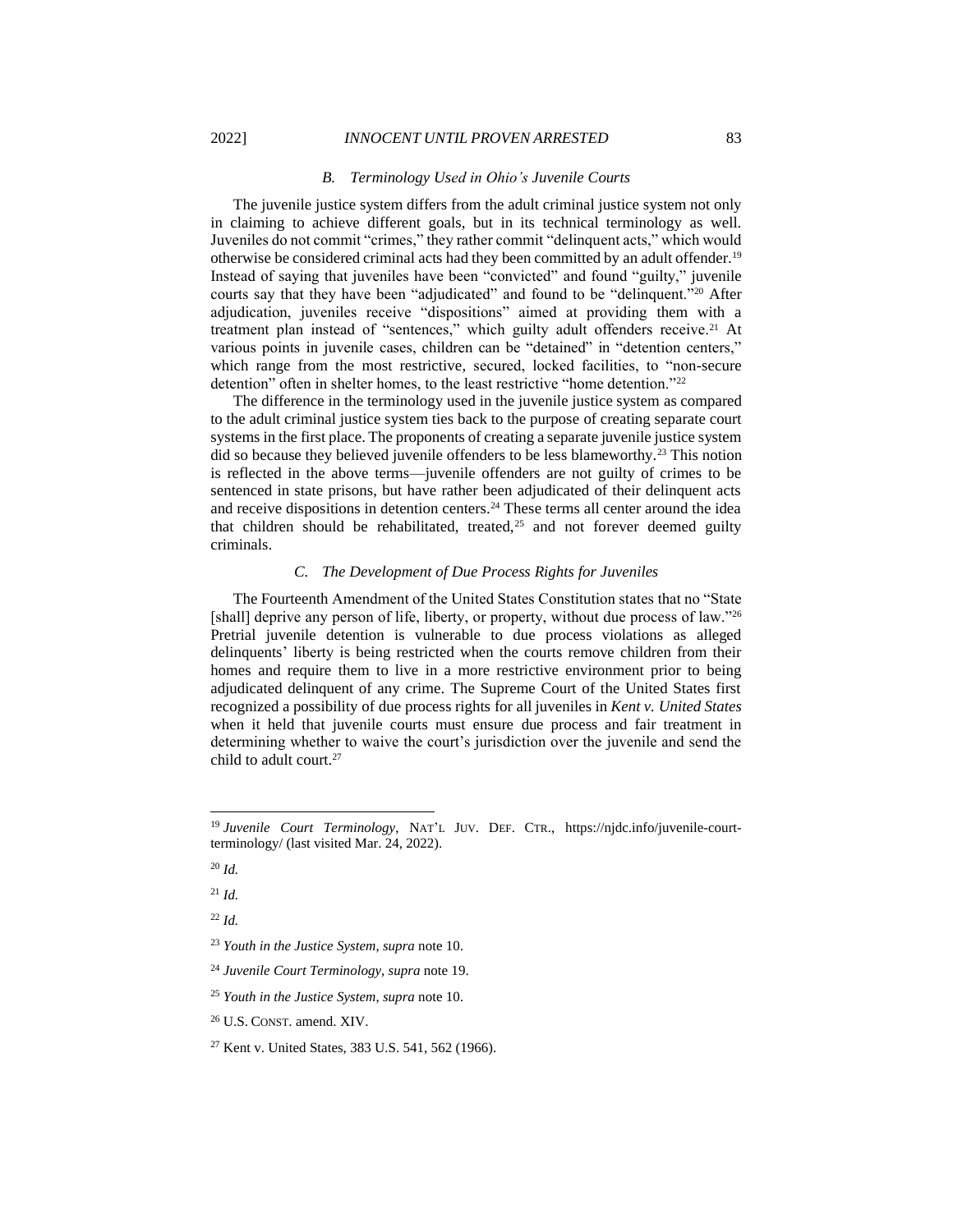One year later, the Supreme Court furthered the protection of juveniles by holding that the Due Process Clause of the Fourteenth Amendment of the United States Constitution applies to children as well as adults.<sup>28</sup> *In re Gault* granted children the right to a defense attorney, the right to confront and cross-examine witnesses, and the privilege to be free from self-incrimination.<sup>29</sup> *In re Gault* sparked further reform of the juvenile justice system, as the Supreme Court continued to grant more due process rights to juvenile offenders.<sup>30</sup> In 1970, the Supreme Court decided *In re Winship*, extending the same standard that guilt of an adult offender must be proven "beyond a reasonable doubt" to juvenile offenders as well.<sup>31</sup>

This era in which the Supreme Court began recognizing juveniles' due process rights<sup>32</sup> aligned with the original goals in creating a separate juvenile justice system to treat young people fairly and serve their best interests to foster productive members of society.<sup>33</sup> However, in 1984, the Supreme Court decided *Schall v. Martin* and controversially held that juvenile pretrial detention does not violate juveniles' due process rights.<sup>34</sup> The majority in *Schall* reasoned that pretrial juvenile detention was legitimate because it protects the juvenile and the community from potential future crime.<sup>35</sup> Thus, the Court upheld this pretrial detention practice known as preventive detention.<sup>36</sup> *Schall* contained a compelling dissent, however, in which Justice Thurgood Marshall argued that the harms of subjecting a juvenile who has not yet been adjudicated delinquent to detention far outweigh any hypothetical benefits to the juvenile or to society for the "what-if" scenario of a child potentially committing a crime while on pretrial release.<sup>37</sup>

The criminal justice system in the United States is founded on the legal principle of a presumption of innocence, requiring the prosecution to prove defendants' guilt of crimes beyond a reasonable doubt before restricting their freedom.<sup>38</sup> Courts have interpreted the presumption-of-innocence principle to mean that, to preserve one's due process rights, the government may not punish a person prior to conviction.<sup>39</sup> In 1987, however, the United States Supreme Court decided *United States v. Salerno*, upholding preventive detention as not violating one's presumption of innocence under

<sup>33</sup> NAT. RSCH. CTR. & INST. OF MED., JUVENILE CRIME, JUVENILE JUSTICE 154 (Joan McCord et al., 2001).

<sup>28</sup> *In re* Gault, 387 U.S. 1, 30–31 (1967).

<sup>29</sup> *Id.* at 10.

<sup>30</sup> *Youth in the Justice System*, *supra* not[e 10.](#page-3-0)

<sup>31</sup> *In re* Winship, 397 U.S. 358, 368 (1970).

<sup>32</sup> *Youth in the Justice System*, *supra* not[e 10.](#page-3-0)

<sup>34</sup> Schall v. Martin, 467 U.S. 253, 256–57 (1984).

<sup>35</sup> *Id.* at 266.

<sup>36</sup> *Id.* at 256–57.

<sup>37</sup> *Id.* at 308–09 (Marshall, J., dissenting).

<sup>38</sup> *Presumption of Innocence*, BLACK'S LAW DICTIONARY (11th ed. 2019).

<sup>39</sup> *See* United States v. Salerno, 481 U.S. 739, 749 (1987).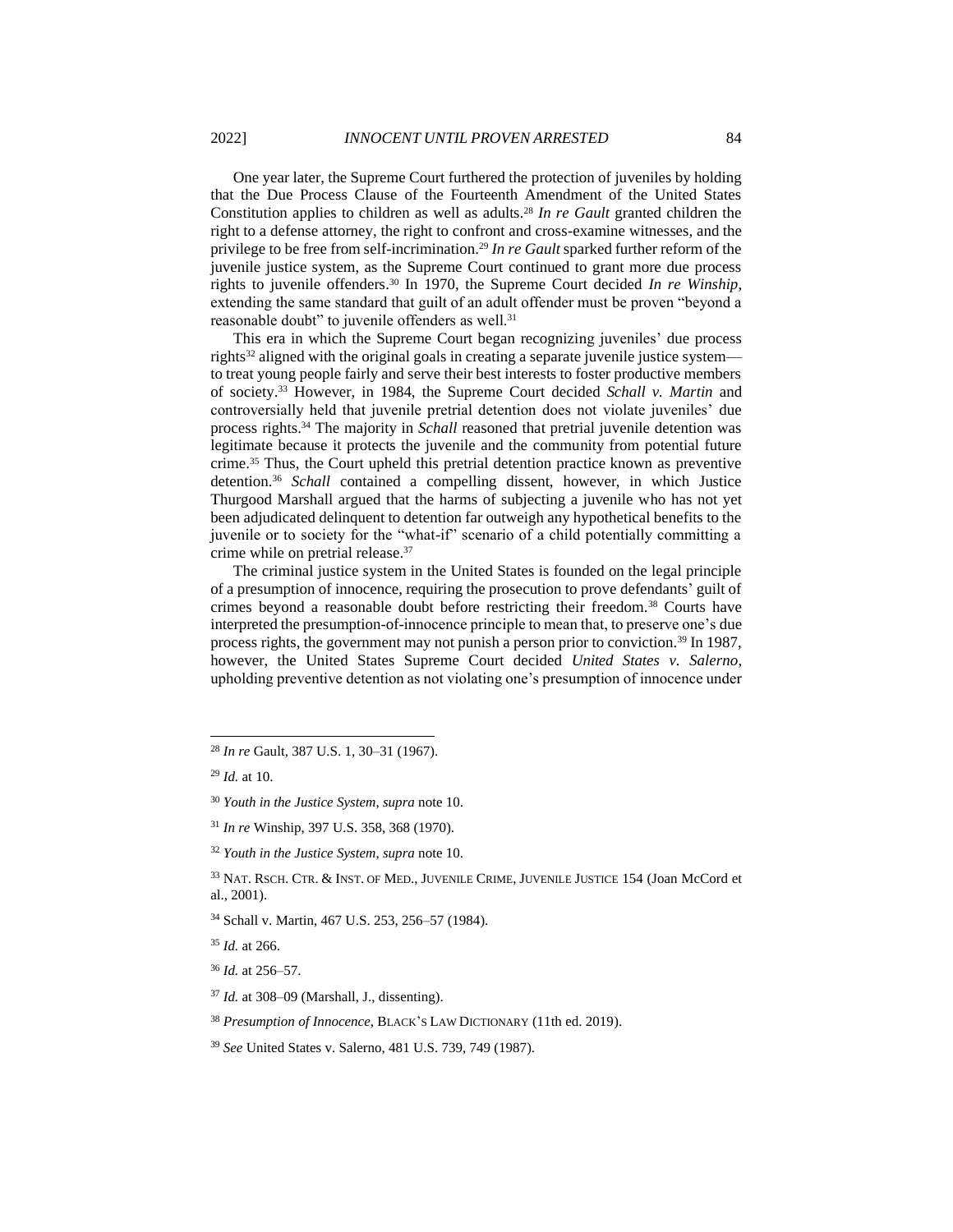the Fourteenth Amendment's Due Process Clause.<sup>40</sup> The Court held that preventive detention was not intended to be a form of punishment, but rather was meant as a regulatory measure in "preventing danger to the community."<sup>41</sup> The *Salerno* majority further reasoned that the importance of maintaining a person's liberty may be second to crime prevention and maintaining public safety.<sup>42</sup> *Salerno* contained a persuasive dissent, however, again from Justice Marshall, in which he argued that the majority simply ignored the punitive nature of any form of detention.<sup>43</sup> The *Salerno* dissent reasoned that permitting a court to detain a person pretrial allows detention on far less than the beyond-a-reasonable-doubt standard of proof required for a finding of guilt.<sup>44</sup>

### <span id="page-6-1"></span><span id="page-6-0"></span>*D. The Numbers Today in the United States and in Ohio*

In the United States, on any given day, nearly 60,000 children under the age of 18 are incarcerated in juvenile jails.<sup>45</sup> These jails are correctional-style facilities and are restrictive in nature.<sup>46</sup> Many juveniles are being detained for low-level offenses, and two-thirds of juveniles are being confined in the most restrictive of facilities.<sup>47</sup> Twenty percent of children in juvenile facilities are being detained without even having had a trial or a hearing,<sup>48</sup> despite the Due Process rights established by *In re Gault*, resulting in thousands of children being detained having not even been found delinquent.<sup>49</sup> Over 3,200 juveniles are being detained for minor technical violations of probation or parole or for mere status offenses.<sup>50</sup>

Fortunately, the number of confined children in the juvenile justice system and in adult prisons and jails has decreased by over sixty percent since 2000.<sup>51</sup> Ohio has seen similar trends, as youth incarceration in the state has declined significantly from 2005– 2019, dropping from an average daily population of 1,679 to 530 juveniles in

state#:~:text=On%20any%20given%20day%2C%20nearly,These%20rates%20vary%20widel y (last visited Mar. 28, 2022).

<sup>46</sup> Wendy Sawyer, *Youth Confinement: The Whole Pie 2019*, PRISON POL'Y INITIATIVE (Dec. 19, 2019),

https://www.prisonpolicy.org/reports/youth2019.html#:~:text=On%20any%20given%20day% 2C%20over,justice%20or%20criminal%20justice%20involvement.

<sup>47</sup> *Id.*

<sup>48</sup> *Id.*

<sup>49</sup> *Id.*

<sup>50</sup> *Id.*

<sup>40</sup> *Id.* at 751.

<sup>41</sup> *Id.* at 746–48.

<sup>42</sup> *Id.* at 750.

<sup>43</sup> *Id.* at 759–61 (Marshall, J., dissenting).

<sup>44</sup> *Id.* at 763.

<sup>45</sup> *America's Addiction to Juvenile Incarceration: State by State*, AM. CIV. LIBERTIES UNION, https://www.aclu.org/issues/juvenile-justice/youth-incarceration/americas-addiction-juvenileincarceration-state-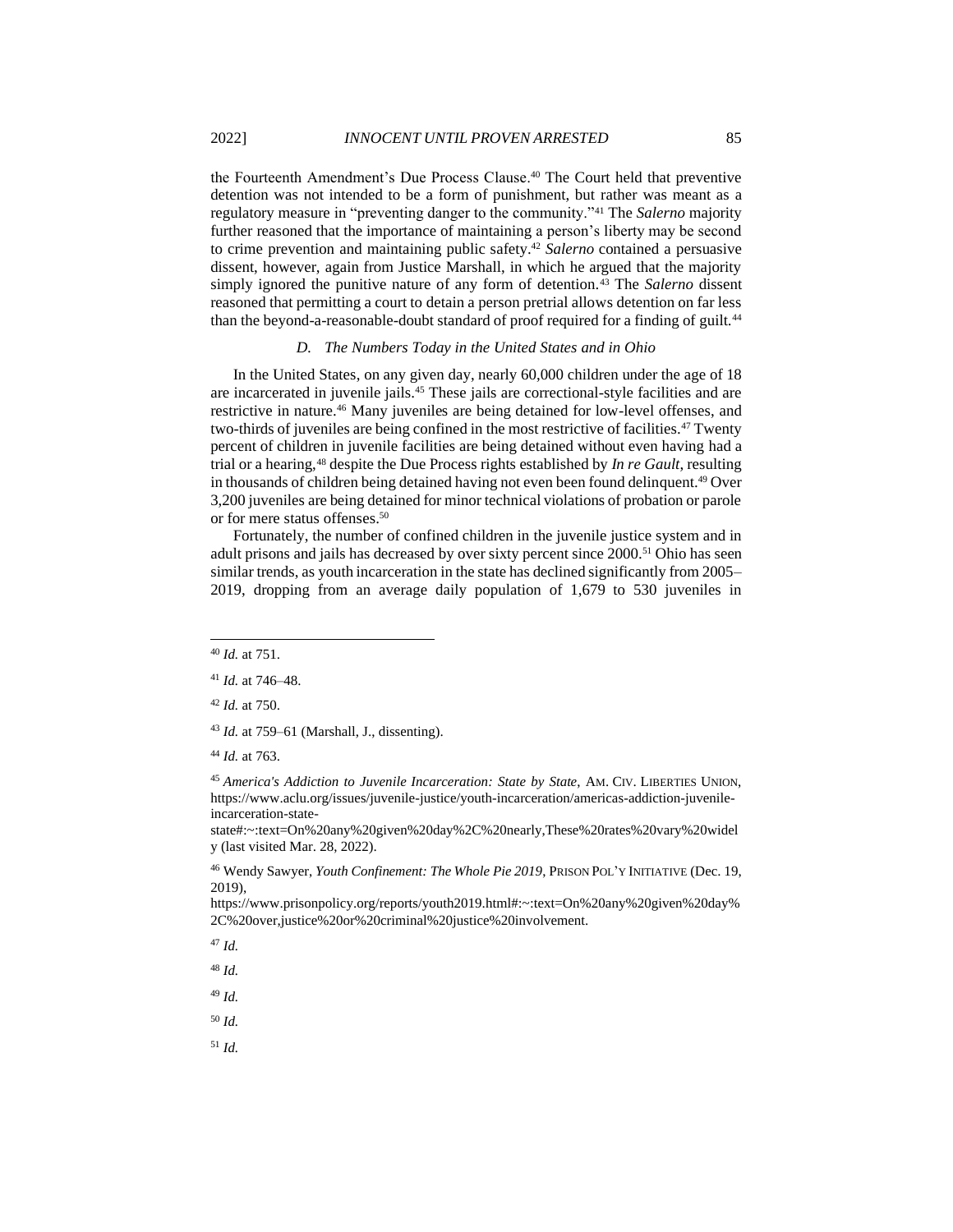correctional facilities.<sup>52</sup> However, from 2015–2019, youth incarceration has begun to gradually increase, as the average daily population in 2015 was only 470.<sup>53</sup> Thus, while there are fewer children living in detention now than in 2000, there are more detained children now than in 2015.

#### <span id="page-7-0"></span>*E. Racial Disparities Present in Juvenile Detention Centers*

Children being held in pretrial detention across the nation reflect grave racial disparities.<sup>54</sup> Following an arrest for allegedly committing a delinquent act, judges are imposing pretrial detention on juveniles at racially disparate rates. Judges across the nation mandate pretrial detention for less than 21% of arrested Caucasian children, but for 30% and 32% of arrested African American and Hispanic children respectively.<sup>55</sup> Thus, judges are choosing to detain children of color pretrial much more frequently than their Caucasian peers.

Data also shows that Ohio specifically is disproportionately incarcerating African American juveniles.<sup>56</sup> In 2018, although African Americans accounted for less than 16% of the total juvenile population in the state, they accounted for almost 56% of the population in juvenile correctional facilities.<sup>57</sup> Similarly, blacks and whites were adjudicated delinquent in juvenile court at relatively similar rates (about 49% and 45% respectively), yet blacks made up about 60% of commitments following adjudication, whereas whites made up about only 30% of commitments.<sup>58</sup> The implications of these racial disparities are discussed in detail in Part III(F).

In the early 2000s, approximately 79% and 15% of all births were to white and black Ohio mothers respectively.<sup>59</sup> However, of the births to *unmarried* Ohio mothers, only 63% were to unmarried white mothers, while 31% were to unmarried black

<sup>57</sup> *Id.*

<sup>&</sup>lt;sup>52</sup> ANDREEA MATEI & SAMANTHA HARVELL, URB. INST., DATA SNAPSHOT OF YOUTH INCARCERATION IN OHIO 2 fig.1 (2020). INCARCERATION IN OHIO 2 fig.1 (2020), https://www.urban.org/sites/default/files/publication/102218/data-snapshot-of-youthincarceration-in-ohio\_0.pdf.

<sup>53</sup> *Id.*; *Annual Report Fiscal Year 2015*, OHIO DEP'T OF YOUTH SERVS. (2015), https://dys.ohio.gov/static/About+DYS/Communications/Reports/Annual+Reports/FY2015An nualReport.pdf. Data shows that the average daily population of youth living in detention centers decreased from 530 youth in 2019 to 463 youth in 2020. The data for 2020 is not included here, however, because it may have been impacted by the COVID-19 pandemic and thus may not depict actual trends. OHIO DEP'T OF YOUTH SERVS., ANNUAL REPORT FISCAL YEAR 2020, 10 (2020); *ACLU of Ohio Calls on Juvenile Judges to Depopulate Juvenile Detention Centers as the COVID-19 Pandemic Persists*, ACLU OF OHIO (Sept. 23, 2020), https://www.acluohio.org/archives/press-releases/aclu-of-ohio-calls-on-juvenile-judges-todepopulate-juvenile-detention-centers-as-the-covid-19-pandemic-persists.

<sup>54</sup> Sawyer, *supra* not[e 46.](#page-6-0)

<sup>55</sup> *Id.*

<sup>56</sup> MATEI & HARVELL, *supra* note [52.](#page-7-0)

<sup>59</sup> BRIAN GOESLING ET AL., THE MARRIAGE MEASURES GUIDE OF STATE-LEVEL STATISTICS 221 (2008).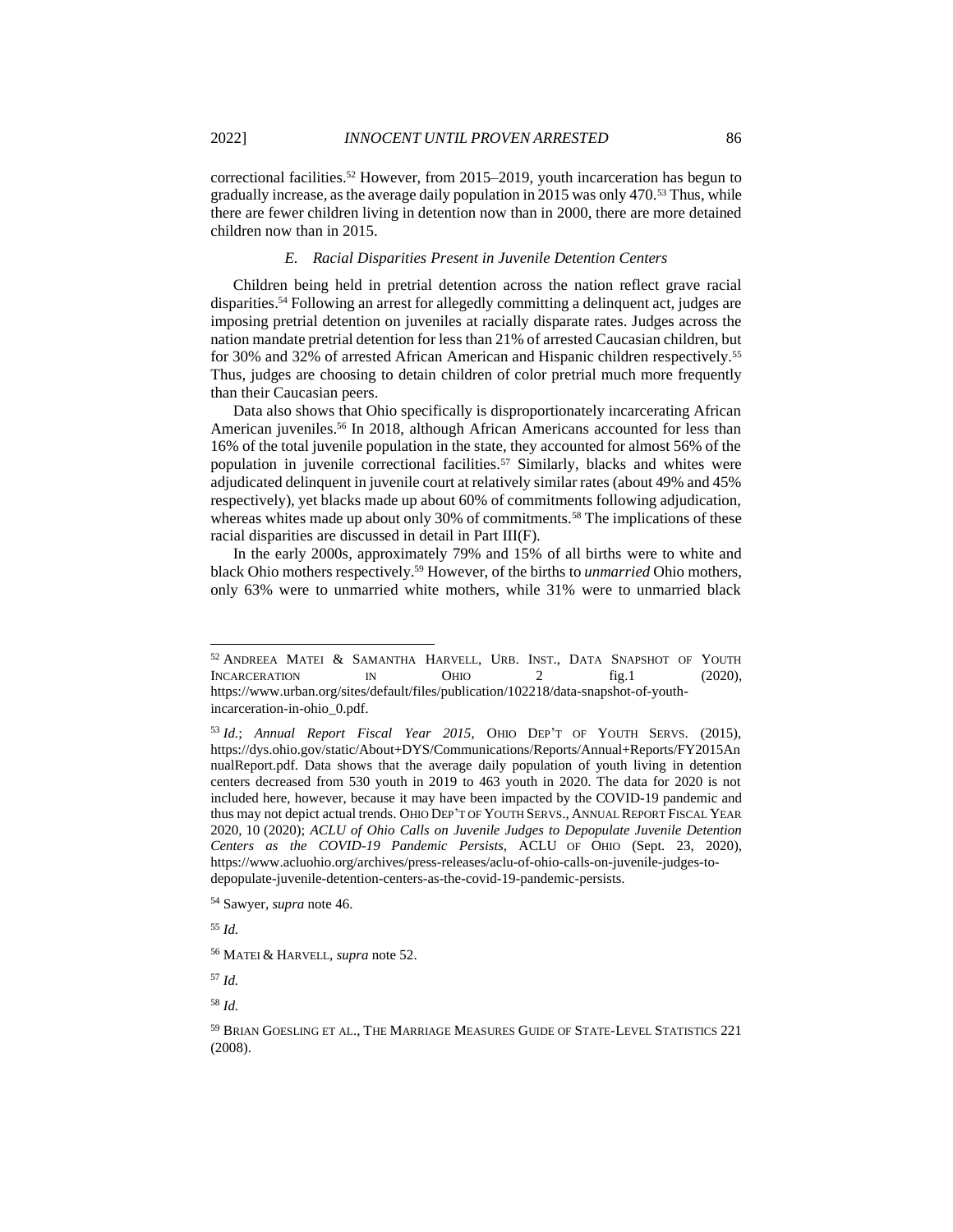mothers.<sup>60</sup> About fifteen years later, these babies have now grown into Ohio's current population of teens and juveniles. In 2018, 76% of black children lived in single-parent families<sup>61</sup> compared to only 29% of white children living in single-parent families.<sup>62</sup> Single-parent families are more likely to live in poverty,<sup>63</sup> resulting in access to fewer resources and parents having to choose odd jobs with abnormal work hours. These challenging living arrangements may be contributing to the racial disparities present among juvenile pretrial detainees in Ohio. The analysis of this effect is discussed in detail in Part III(F).

#### *F. Ohio's Statutes and Court Rules Regarding Juvenile and Adult Detention*

Ohio's statutes and court rules governing pretrial juvenile detention grant judges great discretion in determining whether to detain an alleged juvenile offender pretrial. Ohio juvenile courts are required to take an all-or-nothing approach to pretrial detention because juveniles do not have the right to be released on bail.<sup>64</sup> Consequently, juveniles are either permitted to await trial from home or are absolutely detained pretrial. Ohio has state statutes in the Ohio Revised Code governing juvenile detention. <sup>65</sup> First, section 2151.31 of the Ohio Revised Code permits judges to detain juveniles prior to final disposition for only the following reasons:

[if] detention or shelter care is required to protect the child from immediate or threatened physical or emotional harm, because the child is a danger or threat to one or more other persons and is charged with violating a section of the Revised Code that may be violated by an adult, because the child may abscond or be removed from the jurisdiction of the court, because the child has no parents, guardian, or custodian or other person able to provide supervision and care for the child and return the child to the court when

<sup>61</sup> 62% of black families with children under the age of 18 were single-mother families. *Ohio African Americans*, OHIO DEV. SERVS. AGENCY, https://development.ohio.gov/files/research/P7003.pdf (last visited Mar. 28, 2022).

<sup>62</sup> *Children in Single-Parent Families by Race in Ohio*, THE ANNIE E. CASEY FOUND., https://datacenter.kidscount.org/data/tables/107-children-in-single-parent-families-byrace#detailed/2/37/false/37,871,870,573,869,36,868,867,133,38/10,11,9,12,1,185,13/432,431 (Dec. 2020).

<sup>63</sup> Emily Campbell, *Ohio's Single-Mom Households More Likely to Live in Poverty than Single Dads, What Does this Mean for Kids?*, THE CTR. FOR CMTY. SOLS. (Oct. 7, 2019), https://www.communitysolutions.com/ohios-single-mom-households-likely-live-povertysingle-dads-mean-

kids/#:~:text=even%20greater%20disparities.,About%20two%2Dthirds%20of%20all%20chil dren%20who%20live%20below%20poverty,children%20in%20married%2Dcouple%20house holds.

<sup>64</sup> VOICES FOR OHIO'S CHILD., OHIO'S FAMILY & YOUTH GUIDE: THE FAMILY GUIDE TO THE JUVENILE JUSTICE SYSTEM IN OHIO 1, 5 (2008), https://www.njjn.org/uploads/digitallibrary/youthguide.pdf.

<sup>65</sup> OHIO REV. CODE ANN. §§ 2151.31, 2151.311, 2151.314 (West 2020).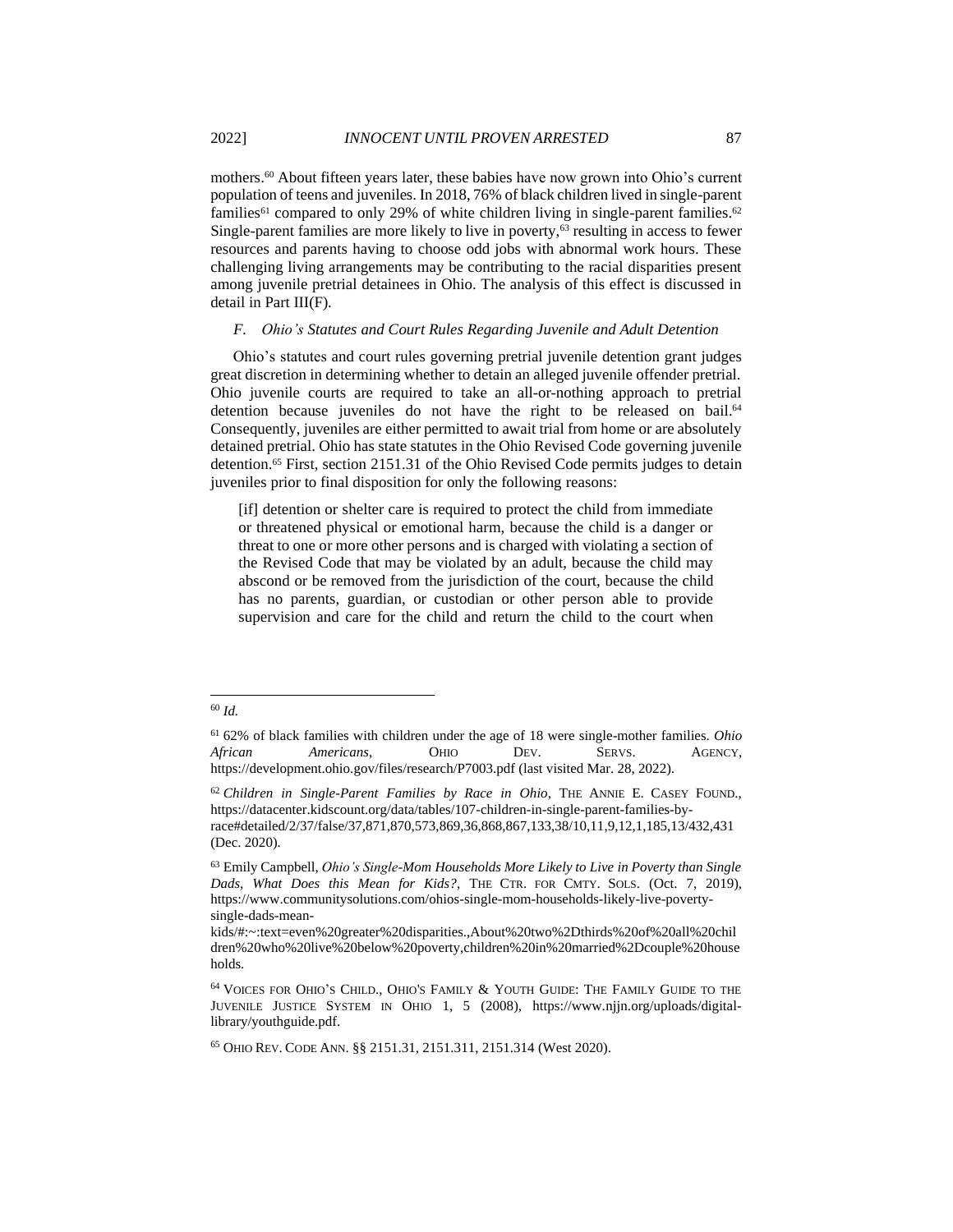required, or because an order for placement of the child in detention or shelter care has been made by the court pursuant to this chapter.<sup>66</sup>

Next, section 2151.311 of the Ohio Revised Code specifies that the court should "[r]elease the child to the child's parents, guardian, or other custodian" unless one of the above reasons in section 2151.31 applies to the child's circumstances. $67$ Specifically, section 2151.311 clarifies that if the child's parent, guardian, or custodian fails to bring the child to court when required, the court may detain the child thereafter.<sup>68</sup> Finally, section 2151.314 of the Ohio Revised Code mandates that the court hold a hearing within seventy-two hours of initial detainment to determine whether pretrial detention is required under section 2151.31.<sup>69</sup> At this hearing, the court must also determine whether to appoint a willing and appropriate relative of the child as temporary custodian.<sup>70</sup>

Ohio also enacted the Ohio Rules of Juvenile Procedure in 1972, which specifically govern various proceedings within juvenile court.<sup>71</sup> Rule 7 governs detention and shelter care for children in juvenile court.<sup>72</sup> Rule 7 incorporates the language of section 2151.31 of the Ohio Revised Code. Specifically, Rule 7(A) of the Ohio Rules of Juvenile Procedure states, "[a] child taken into custody shall not be placed in detention or shelter care *prior to final disposition* unless any of the following apply" and then proceeds to list five provisions a judge may consider when choosing to detain a child pretrial.<sup>73</sup> These five provisions essentially list the same factors written in section 2151.31.

Provision 1 focuses on the safety of the child and the community, as it allows a judge to detain a child pretrial if there is a need "to protect the child [or the person or property of others] from immediate or threatened physical or emotional harm."<sup>74</sup> Provisions 2 and 3 focus on the child's supervision and reappearance in court for future proceedings.<sup>75</sup> Provision 2 allows a judge to detain a child pretrial if the judge believes the child "may abscond or be removed from the jurisdiction of the court;"<sup>76</sup> and provision 3 allows a judge to detain a child pretrial if the child does not have a "parent, guardian, custodian or other person able to provide supervision and care for the child and return the child to the court when required."<sup>77</sup> Provision 4 vaguely allows a judge to detain a child pretrial if "[a]n order for placement of the child in detention or shelter

- <sup>72</sup> OHIO R.JUV. P. 7.
- <sup>73</sup> *Id.* at 7(A) (emphasis added).
- $74$  *Id.* at  $7(A)(1)$ .
- <sup>75</sup> *Id.* at 7(A)(2)–(3).
- <sup>76</sup> *Id.* at 7(A)(2).
- <sup>77</sup> *Id.* at 7(A)(3).

<sup>66</sup> *Id.* § 2151.31(C)(1).

<sup>67</sup> *Id.* § 2151.311(A)(1).

<sup>68</sup> *Id.* § 2151.311(B).

<sup>69</sup> *Id.* § 2151.314(A).

<sup>70</sup> *Id.* § 2151.314(B)(2).

<sup>71</sup> OHIO R.JUV. P.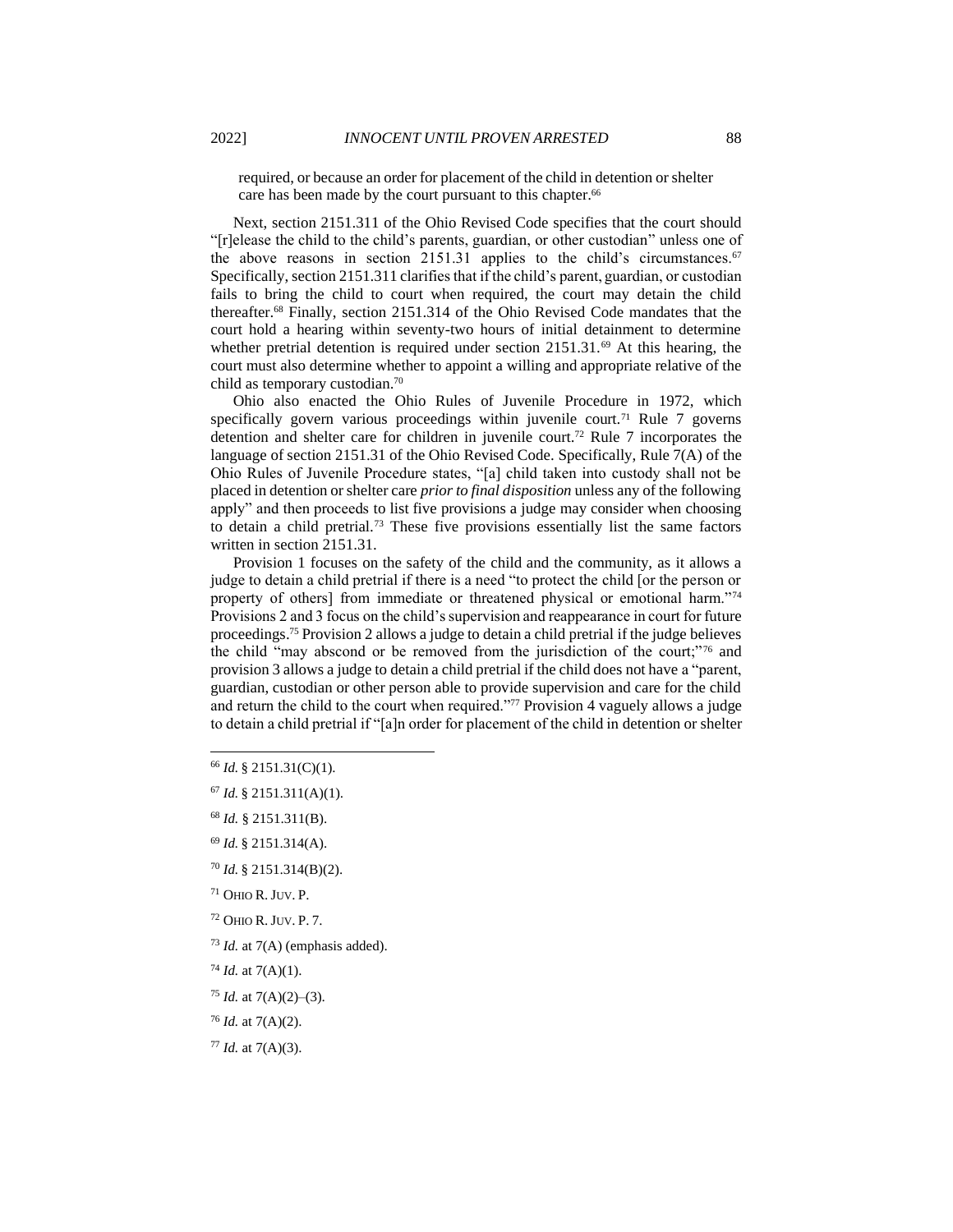care has been made by the court."<sup>78</sup> Finally, provision 5 allows judges to detain a child pretrial if "[c]onfinement is authorized by statute."<sup>79</sup>

Similar to Ohio Revised Code section 2151.314(B), Rule 7(F)(3) requires the court to hold a hearing within seventy-two hours of initial detention to determine whether pretrial detention is required pursuant to Rule  $7(A)$ .<sup>80</sup> The rule also similarly requires the court to assess whether the child has any appropriate relatives who may serve as temporary custodians if the child's parents or custodians are alleged to be unfit to care for the child.<sup>81</sup> All of the provisions of Rule 7 will be examined in detail in Part III below.

The Ohio Revised Code statutes governing adult pretrial detention are much more specific. Section 2937.222, in conjunction with sections 2903.06 and 2903.211 of the Ohio Revised Code, restricts the denial of bail and the use of pretrial detention only to "an accused [adult] charged with aggravated murder when it is not a capital offense, murder, a felony of the first or second degree," aggravated vehicular homicide, vehicular homicide, vehicular manslaughter, menacing by stalking, "or a felony OVI offense." <sup>82</sup> Additionally, to deny an adult bail altogether, an additional hearing must be held where the judge must make a finding of "clear and convincing evidence that the accused poses a substantial risk of serious physical harm to any person or to the community, and finds by clear and convincing evidence that no release conditions will reasonably assure the safety of that person and the community."<sup>83</sup> Section 2937.222 further specifies that, to make this finding, judges should consider "[t]he nature and circumstances of the offense charged, including whether the offense is an offense of violence."<sup>84</sup>

<span id="page-10-0"></span>In Ohio adult criminal courts, judges also use data to make these pretrial placement determinations. Judges use a defendant's Public Safety Assessment ("PSA") to help determine what risk a defendant poses to the community if released from jail pretrial.<sup>85</sup> PSA factors include a defendant's age, prior criminal history, and prior history appearing in court when required to determine a person's risk level. <sup>86</sup> Judges can then

<sup>80</sup> *Id.* at 7(F)(1).

<sup>81</sup> *Id.* at 7(F)(3).

<sup>82</sup> OHIO REV. CODE ANN. §§ 2937.222, 2903.06, 2903.211 (West 2020). For adults, all other offenses are subject to orders setting financial bond. While bonds sometimes result in adults being detained due to an inability to pay even if they have not been ordered to be detained, they are at least given an opportunity for pretrial release. Juveniles, however, cannot be detained on bond, but only through detention orders.

<sup>83</sup> *See id.* § 2937.222(B).

<sup>84</sup> *See id.* § 2937.222(C)(1).

<sup>78</sup> *Id.* at 7(A)(4).

 $^{79}$  *Id.* at 7(A)(5). Rule 7(A)(5) was amended to ensure that the statutory provisions in the Ohio Revised Code regarding juvenile detention were recognized as valid rationales by the Ohio Rules of Juvenile Procedure.

<sup>85</sup> *Public Safety Assessment: Risk Factors and Formula*, LAURA AND JOHN ARNOLD FOUND., https://www.supremecourt.ohio.gov/Boards/bailSys/resources/PSARiskFactors.pdf (last visited Jan. 8, 2021).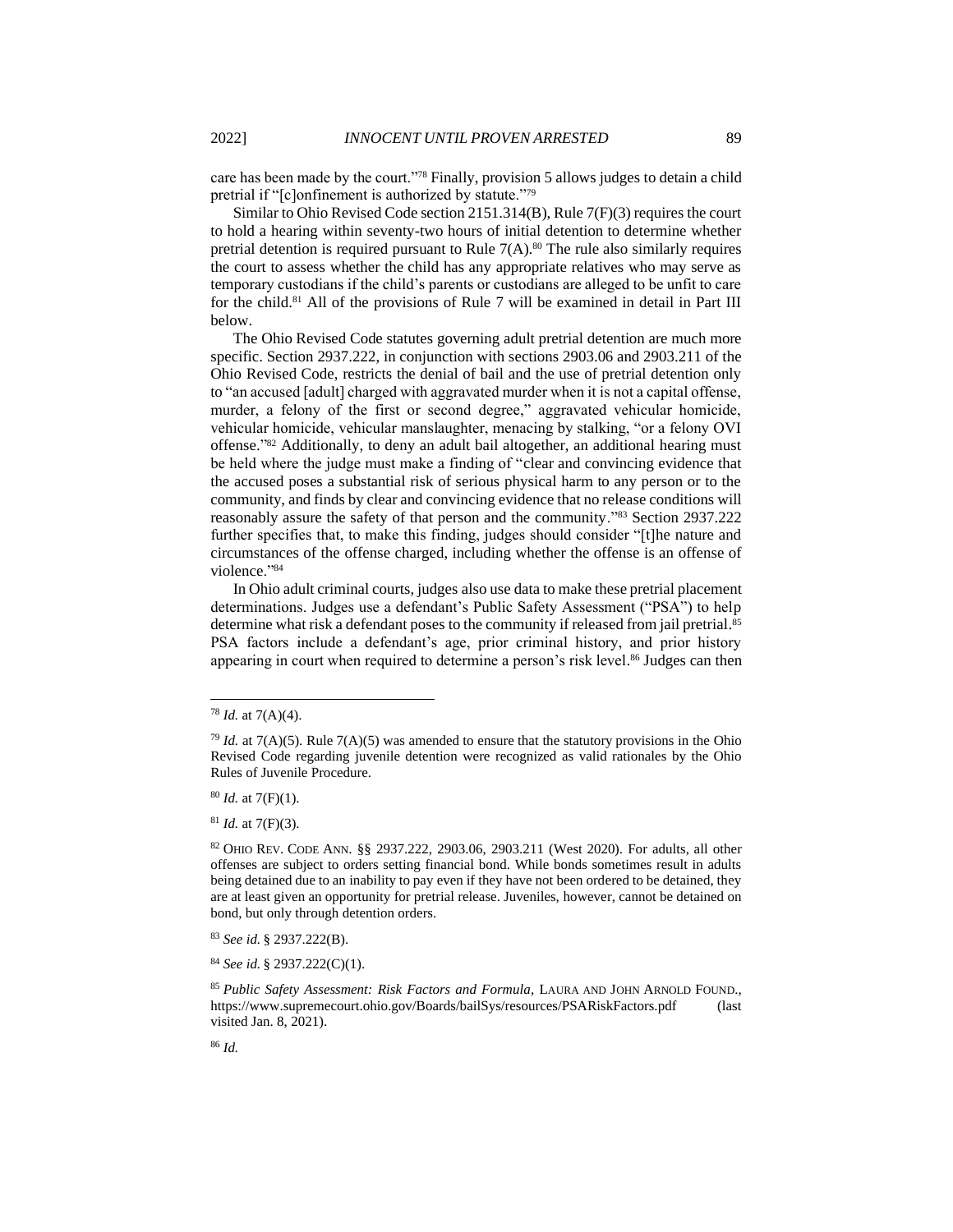use this data to determine bail amounts and how much State supervision is required for each particular alleged adult offender on an individualized basis.

# *G. Two Model States' Detention Rates Compared to Ohio and Those States' Statutes Regarding Pretrial Juvenile Detention*

The American Civil Liberties Union ("ACLU") has gathered data regarding detention rates per state.<sup>87</sup> The ACLU reports how many juveniles are detained in the state as a youth incarceration rate per 100,000 juveniles.<sup>88</sup> Vermont stands as the lowest in this regard nationally, with a youth incarceration rate of 58 per 100,000 (translating to a  $0.058\%$  youth incarceration rate).<sup>89</sup> Following behind Vermont is New Hampshire, with a youth incarceration rate of 75 per 100,000 (or 0.075%).<sup>90</sup> Compare these rates to Ohio, which lands exactly in the middle with the 25th-highest youth incarceration rate in the United States, with a rate of 198 per 100,000, translating to 0.198% of Ohio's juveniles living in some form of detention.<sup>91</sup> Nationally, the average youth incarceration rate is about 193 per 100,000 (or 0.193%).<sup>92</sup> While Ohio's rate may appear relatively low, it is still more than double New Hampshire's rate, more than triple Vermont's rate, and slightly above the national rate. Removing the two outlier states, the national average youth incarceration rate falls to about 182 per 100,000 (or 0.182%), ranking Ohio the 23rd-highest state (now out of forty-eight states) regarding youth incarceration rates with a rate now higher than the national average.<sup>93</sup>

Vermont's statute dictates that children who have allegedly committed a crime should be returned to the care of their parent, guardian, or custodian *unless* it is "determine[d] that the child's immediate welfare, the protection of the community, or both, require the child's continued removal from the home."<sup>94</sup> These factors provided in section 5252 of Vermont's state statutes are reiterated throughout other sections.<sup>95</sup> Thus, it is apparent that Vermont values and places importance on the welfare and safety of the child and the community when choosing whether to detain a juvenile pretrial. Vermont requires courts to issue an emergency care order pending a temporary care hearing to justify its decision to detain a child pretrial.<sup>96</sup> Temporary

<sup>88</sup> *Id.* 

<sup>89</sup> *Id.*

<sup>90</sup> *Id.*

<sup>91</sup> *Id.*

<sup>92</sup> *Id.*

<sup>94</sup> VT. STAT. ANN. tit. 33, § 5252 (2019) (emphasis added).

<sup>95</sup> *Id.* §§ 5253, 5255.

<sup>96</sup> *Id.* § 5253.

<sup>87</sup> *America's Addiction to Juvenile Incarceration*, *supra* note [45.](#page-6-1)

<sup>&</sup>lt;sup>93</sup> South Dakota and Wyoming have youth incarceration rates of 493 and 430 per 100,000 respectively. *Id.* These numbers are beyond the statistical upper bound for outlier values. These values were calculated using the statistical formulas for calculating outliers. *Identifying Outliers: IQR Method*, PA. STATE UNIV., https://online.stat.psu.edu/stat200/lesson/3/3.2 (last visited Mar. 31, 2022).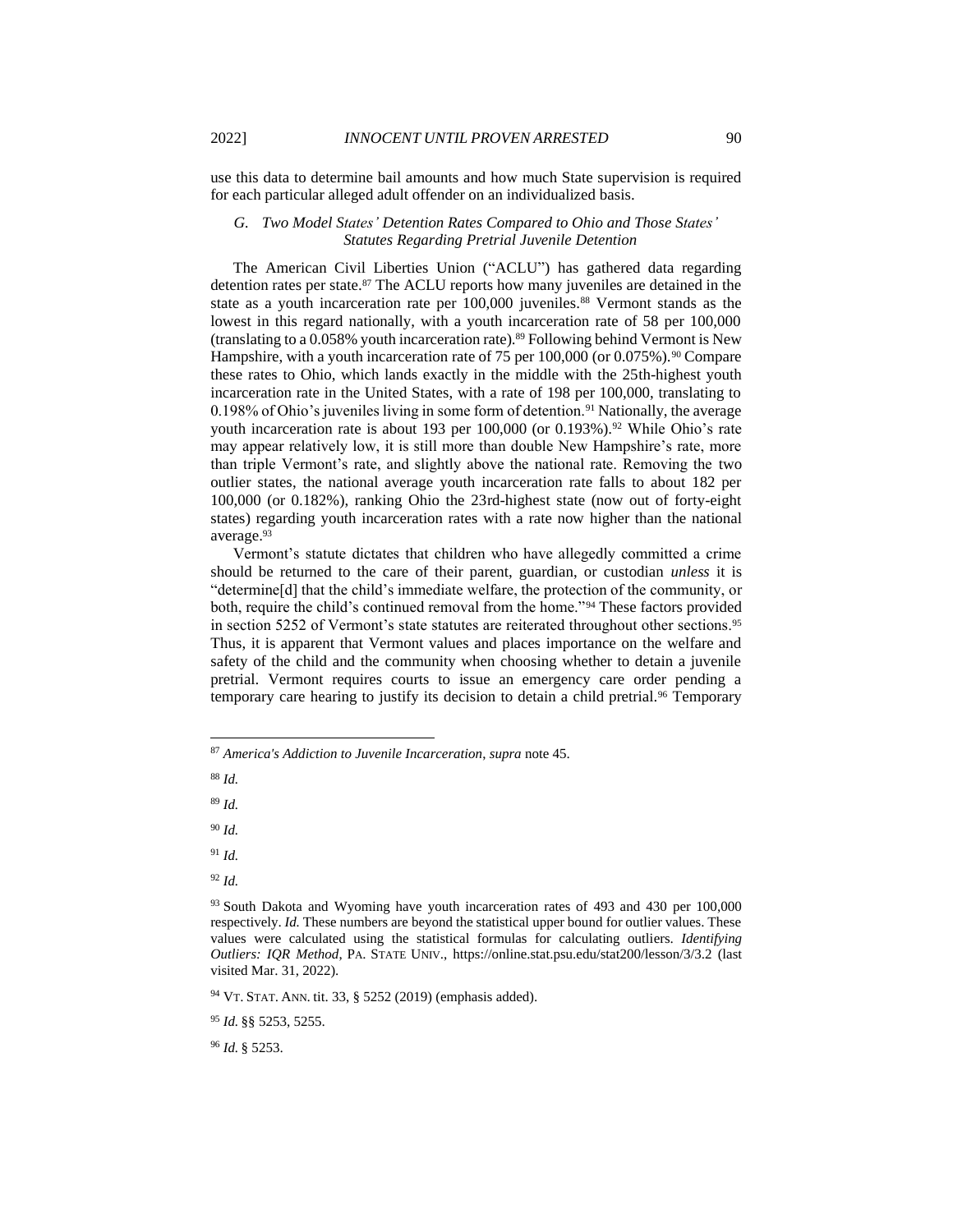care hearings in Vermont are thorough and emphasize the importance of allowing the child to return home with a parent, guardian, or custodian.<sup>97</sup>

New Hampshire's statutes regarding pretrial juvenile detention make clear that detaining a child should be a last resort.<sup>98</sup> The statute provides other options that should be considered first: keeping the child with his or her parent, guardian, or custodian; putting the child in the supervision and care of a relative or friend; or placing the child in a foster home, group home, crisis home, or shelter care facility.<sup>99</sup> Only if those options are not viable will the New Hampshire juvenile courts then consider detaining the child. Pretrial juvenile detention in New Hampshire requires a finding by clear and convincing evidence that secure detention is necessary, which can be based on one of three criteria: "[t]o insure the presence of the juvenile at a subsequent hearing; or [t]o provide care and supervision for a minor who is in danger of self-inflicted harm when no parent, guardian, custodian, or other suitable person or program is available to supervise and provide such care; or [t]o protect the personal safety or property of others from the probability of serious bodily harm or other harm."<sup>100</sup>

#### III. ANALYSIS

# *A. Ohio Judges' Extensive Discretion in Determining Whether to Detain Alleged Juvenile Offenders Pretrial Violates Juveniles' Due Process Rights*

The Supreme Court greatly restricted alleged juvenile offenders' freedoms in *Schall*. The Court upheld pretrial detention for juveniles on the basis that juveniles pose a threat to the community or themselves because they could commit another crime while on pretrial release.<sup>101</sup> Following Rule 7(A) of the Ohio Rules of Juvenile Procedure, however, judges may detain juveniles pretrial (prior to final disposition) for a much wider variety of reasons. *Schall* emphasizes safety, which only provision 1 of Rule 7(A) references, as discussed below.

The language in provisions 2–5, however, neither reference the juvenile's alleged past crime nor a fear for the safety of the community or the juvenile. Recall that Rule  $7(A)(2)$  states that a judge may detain a child pretrial out of fear that "[t]he child may abscond or be removed from the jurisdiction of the court."<sup>102</sup> The focus of this provision is to ensure an alleged juvenile offender's appearance in court. Therefore, if a judge believes the child for some reason will leave the area of the court's jurisdiction, under Rule  $7(A)(2)$ , the judge is permitted to detain the child pretrial.

*Schall*, however, did not address the issue of the constitutionality of detaining a child pretrial for fear of the child not appearing in court when required.<sup>103</sup> *Schall* focused solely on upholding pretrial detention for juveniles only when doing so

<sup>97</sup> *Id.* § 5255.

<sup>98</sup> N.H. REV. STAT. ANN. § 169-B:14 (2017).

<sup>99</sup> *Id.*

<sup>100</sup> *Id.*

<sup>101</sup> Schall v. Martin, 467 U.S. 253, 265–66 (1984).

<sup>102</sup> OHIO R.JUV. P. 7(A)(2).

<sup>103</sup> *Schall*, 467 U.S. at 255 n.1.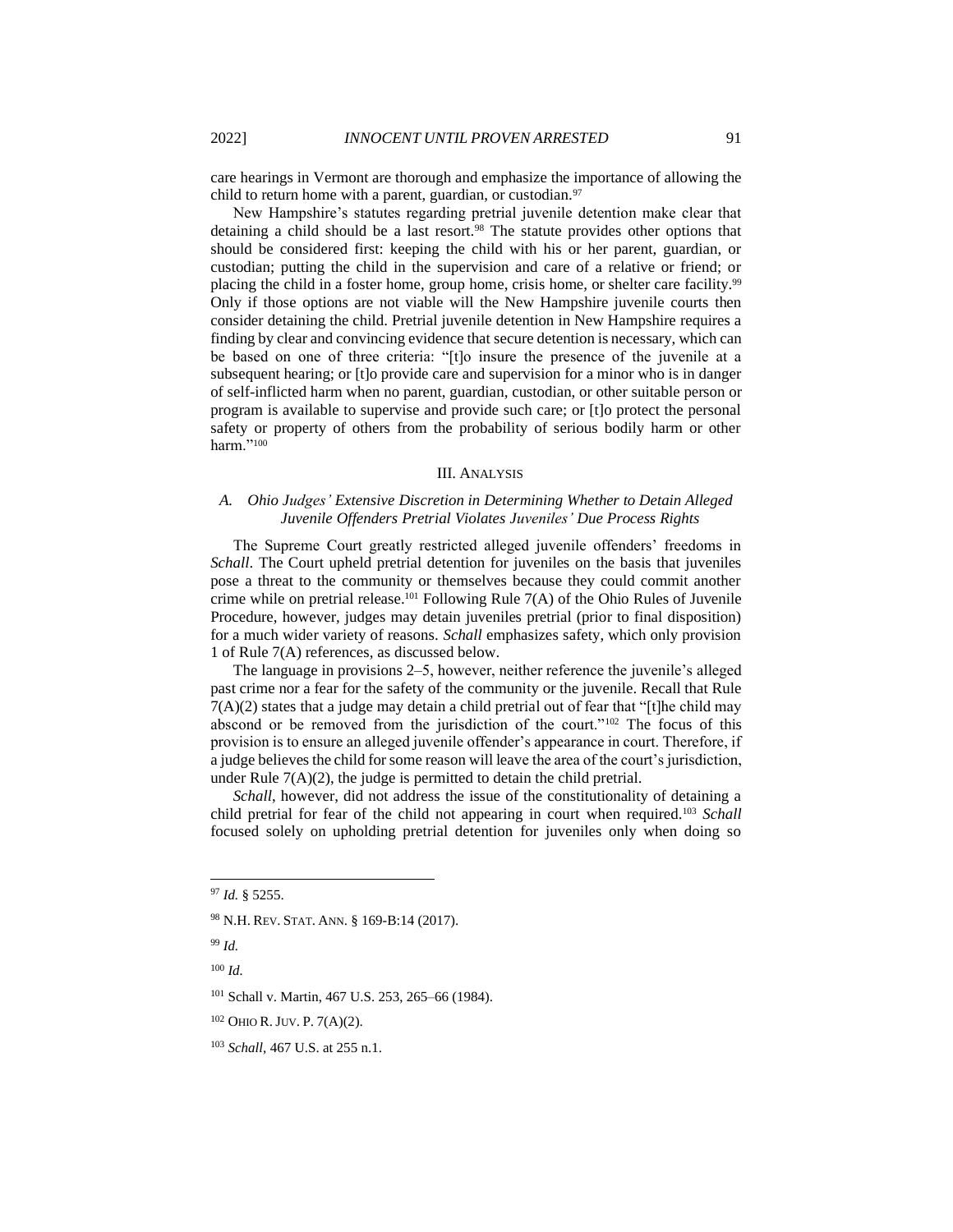"protect[s] both the juvenile and society from the hazards of pretrial crime."<sup>104</sup> Nowhere does Rule 7(A)(2) mention anything about protecting the alleged juvenile offender or society from the juvenile potentially committing a criminal act while on pretrial release. Rule  $7(A)(2)$  is about providing convenience to the court—allowing the court to detain children pretrial to guarantee their return to court for further hearings and preventing the court from having to maneuver some hypothetical situation in which the child leaves the court's jurisdiction. Rule  $7(A)(2)$  is vague and provides Ohio Juvenile Court judges with little direction for determining when a child fits its description. More importantly, Rule  $7(A)(2)$  reaches beyond the bounds of *Schall* by permitting pretrial juvenile detention in instances not concerning the safety of anyone. Thus, provision 2 of Rule 7(A) violates *Schall* and should be removed as a reason to permit pretrial juvenile detention.

Rule  $7(A)(3)$  is similar to Rule  $7(A)(2)$  in that it permits judges to detain children pretrial when "[t]he child has no parent, guardian, custodian or other person able to provide supervision and care for the child and return the child to the court when required."<sup>105</sup> These two provisions to Rule  $7(A)$  are similar in permitting pretrial detention to ensure the child returns to court when required. For the same reasons as explained above for Rule 7(A)(2), Rule 7(A)(3) violates *Schall*in making no reference to a concern for the safety of anyone stemming from releasing the child pretrial.

Rule  $7(A)(3)$  goes even further in mentioning the ability of the child's guardian "to provide supervision and care for the child."<sup>106</sup> It is unclear exactly what this language in provision 3 seeks to accomplish. May a judge detain a child pretrial for the sole reason that the child is not being adequately supervised and cared for at home? Or must that inadequate supervision directly create a concern that no adult will be able to return the child to court when required? Regardless of which interpretation of this provision is chosen, there is still no mention of protecting the safety of the child or the community because of a fear of the child committing a crime while on pretrial release, as required by *Schall*. This provision allows judges to detain children pretrial simply out of fear that the child will not return to court for future hearings. In theory, then, a juvenile who is charged with a small, victimless drug offense,<sup>107</sup> for example, may be detained pretrial under Rule  $7(A)(3)$  if the child's parent, guardian, or custodian fails to appear with the child in court. These provisions, therefore, create more judicial discretion in pretrial juvenile detention than *Schall* intended to allow. Thus, the practice of detaining juveniles pretrial solely because of a fear they will not return to court when required violates even *Schall*, and provision 3 should be removed from Rule 7(A).

Rule 7(A)(4) permits detention when "[a]n order for placement of the child in detention or shelter care has been made by the court."<sup>108</sup> The language of this provision is vague and offers little guidance as to what such an "order" might entail. In practice,

<sup>108</sup> OHIO R.JUV. P. 7(A)(4).

<sup>104</sup> *Id.* at 274.

<sup>105</sup> OHIO R.JUV. P. 7(A)(3).

<sup>106</sup> *Id.*

<sup>&</sup>lt;sup>107</sup> For example, drug possession. CHILD.'S DEF. FUND OHIO, RETHINKING JUVENILE DETENTION IN OHIO 6 (Oct. 2010), https://www.cdfohio.org/wp-content/uploads/sites/6/2018/07/juveniledetention-issue-brief-OCT2010.pdf ("[A] high percentage of [youth in pre-trial detention are] charged with non-violent offenses.").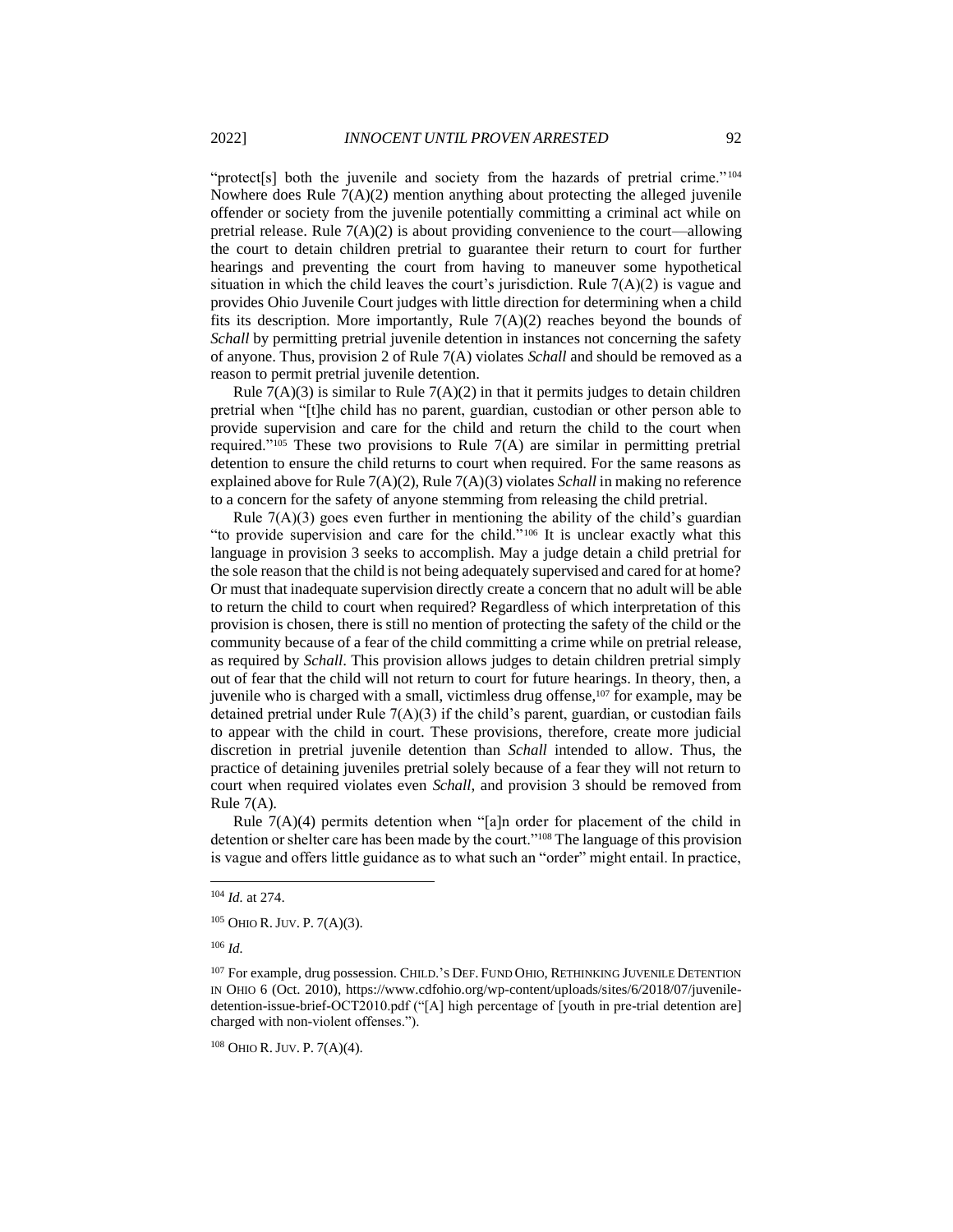when juveniles are arrested, they are brought before the court for the judge assigned to the case to determine immediate placement.<sup>109</sup> At the child's later formal placement hearing, the child is brought before a different placement judge.<sup>110</sup> The placement judge must follow the placement decision imposed by the earlier assigned judge.<sup>111</sup> Thus, if an assigned judge orders the child to detention, under Rule  $7(A)(4)$  the placement judge cannot alter that "court order" and must detain the child pretrial. Even if the placement judge finds differently under the other Rule 7(A) factors, pretrial detention is still required.

*Schall* requires a finding that pretrial detention will preserve public safety and protect the community from potential future crime, yet this provision makes no reference to either of these goals. A court rule should aim to provide guidance to the court and judges in determining when to invoke pretrial detention while providing alleged juvenile offenders with notice regarding when and why they may be subjected to such detention. Rule 7(A)(4), however, offers no such clarity, forcing judges and juveniles in the community to guess as to its meaning. While the assigned judge is likely applying the factors in Rule7(A)(1)–(3), this judge makes this order immediately following the arrest. The placement judge, however, reviews the case later in the process after learning more facts and gaining a better understanding of the case. Despite this better understanding, the placement judge cannot alter an order for a child to be detained even if the current facts of the case would support a different, more appropriate placement. Thus, without specificity and guidance added to the language, provision 4 should be removed from Rule 7(A).

Rule  $7(A)(5)$  permits pretrial juvenile detention when it is "authorized by statute."<sup>112</sup> While vague and not perfectly clear, this provision is likely referencing the statutes in the Ohio Revised Code governing juvenile detention. The language in Ohio Revised Code section 2151.31(C)(1) is almost identical to the provisions in Rule  $7(A)$ .<sup>113</sup> Section 2151.31(C)(1) outlines each of the factors that amounted to provisions  $1-4$  in Rule  $7(A)$ .<sup>114</sup> Therefore, including a separate provision permitting detention authorized by statute in section  $2151.31(C)(1)$  is redundant, as all of those factors are covered in Rule  $7(A)(1)–(4)$ . If Rule  $7(A)(5)$  is indeed referencing Ohio Revised code section  $2151.31(C)(1)$ , then provision 5 is unnecessary and should be removed.

Provision 1 of Rule 7(A) is the only provision in Rule 7 that references safety. Rule 7(A)(1)(a)–(b) dictate the rationales provided by the Supreme Court in *Schall* that judges may detain a child pretrial "to protect the child" or to "protect the person or property of others" from "immediate or threatened physical or emotional harm."<sup>115</sup> *Schall* focuses completely on "protecting the juvenile and the community from

<sup>109</sup> THE SUP. CT. OF OHIO & THE OHIO JUD. SYS., DETAINED YOUTH 1 (2018), https://supremecourt.ohio.gov/JCS/CFC/resources/juvenileBenchCards/7detainedYouth.pdf.

<sup>110</sup> *Id.* at 2.

<sup>111</sup> *See id.*

<sup>112</sup> OHIO R.JUV. P. 7(A)(5).

<sup>113</sup> *See supra* Part II(F).

<sup>114</sup> *See supra* Part II(F).

 $115$  OHIO R. JUV. P. 7(A)(1)(a)–(b).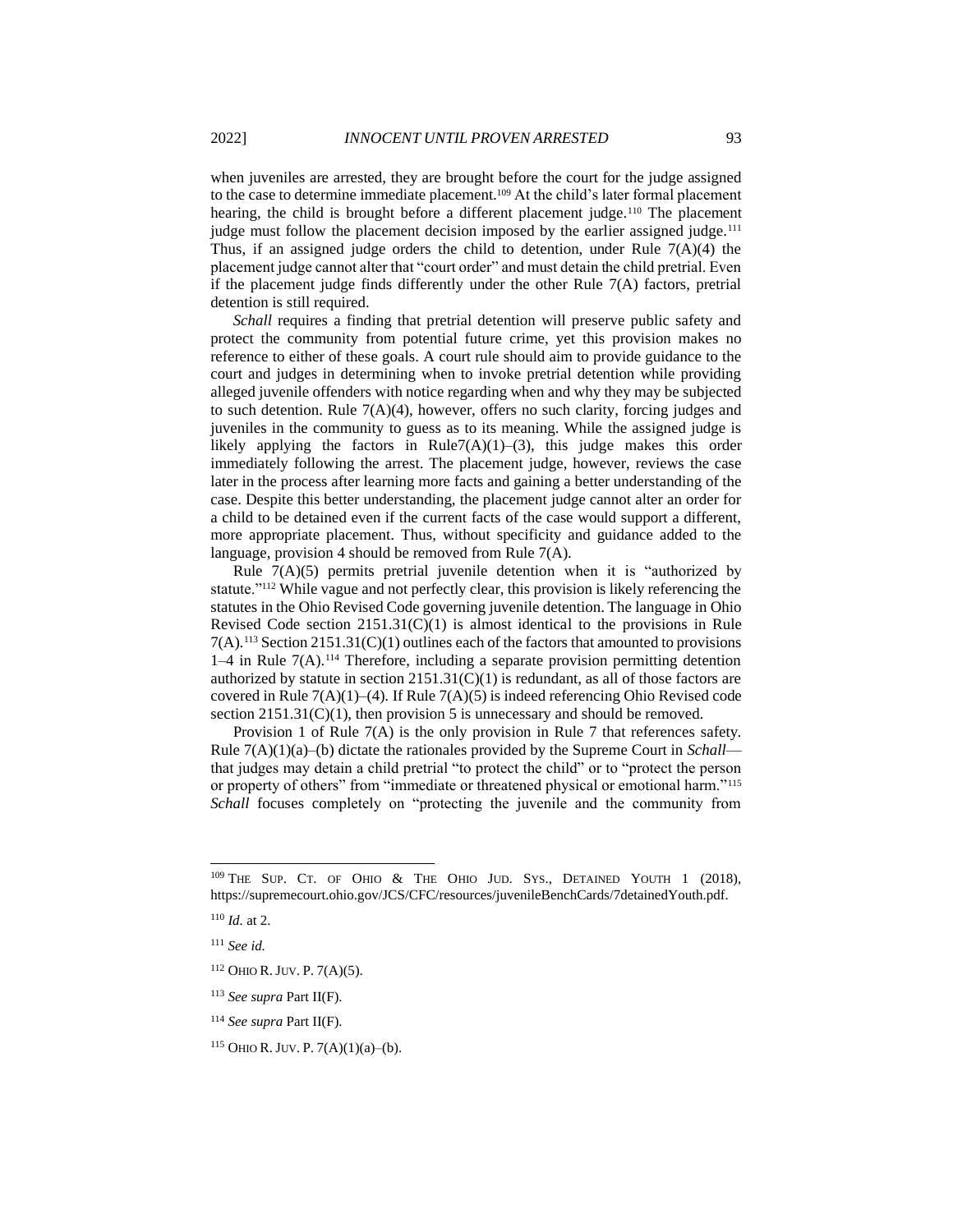harmful pretrial conduct, including pretrial crime."<sup>116</sup> According to *Schall*, as long as the court does not intend for the pretrial detention of a specific child to be a form of punishment, it is permissible.<sup>117</sup> All that is required under *Schall*is that the judge make a probable cause finding that the child committed the charged offenses and state facts and reasons on the record for choosing to detain the child.<sup>118</sup> *Schall* does mention that judges should consider the "nature and seriousness of the charges" as the facts and reasons for choosing the detain a child pretrial to preserve community safety.<sup>119</sup>

Rule 7(A)(1) does not *expressly* dictate that the potential for "pretrial crime" and the consideration of the seriousness of the charged offense, as directed by *Schall*, 120 must be the driving factors for allowing judges to invoke preventive detention. Rule  $7(A)(1)(a)$ –(b) only vaguely references the purposes for preventive detention outlined in *Schall* of protecting the child and the community from further harm. "Safety," however, which *Schall* overwhelmingly emphasized, is completely absent from provision 1. Nowhere does provision 1 direct the judge to refer to the serious nature of the charged offense, as instructed by *Schall*, when justifying a child's pretrial detention. Because this fear for potential future crime based on a certain level of seriousness in the juvenile's charged offense is not expressly dictated anywhere in Rule 7(A)(1), the rule, as written, again provides Ohio judges with more discretion to detain children pretrial than *Schall* intended to allow and consequently violates children's due process rights.

The majority and dissenting opinions in *Salerno* should be construed together to reach a more desirable outcome. Recall that the *Salerno* majority emphasized protecting public safety,<sup>121</sup> while the dissent emphasized that pretrial detention is punishment and violates due process rights.<sup>122</sup> Taken together, the reasoning behind the two opinions should uphold preventive detention only in extreme cases where a suspect is accused of a violent crime and when the suspect poses a threat to public safety, allowing nonviolent suspects accused of lower-level crimes to await trial from their homes. Applying the law in this manner maintains the public safety the majority values, while minimizing the amount of pretrial punishment imposed on juveniles that the dissent fears.

As explained above, Rule 7(A) of the Ohio Rules of Juvenile Procedure has expanded judges' discretion in choosing whether to release a juvenile suspect pretrial or subject the child to pretrial detainment. The provisions in Rule 7(A) do not reference the type of crime of which the suspect is accused, thus allowing judges to detain juvenile suspects pretrial for lower-level, often nonviolent and victimless crimes that do not pose a threat to public safety. Although *Salerno* held that preventive detention is not a form of punishment when imposed to prevent danger to the

<sup>116</sup> Schall v. Martin, 467 U.S. 253, 268 (1984).

<sup>120</sup> *Id.* at 274.

<sup>121</sup> United States v. Salerno, 481 U.S. 739, 750 (1987).

<sup>122</sup> *Id.* at 759–61 (Marshall, J., dissenting).

<sup>117</sup> *Id.* at 269.

<sup>118</sup> *Id.* at 276.

<sup>119</sup> *Id.* at 279.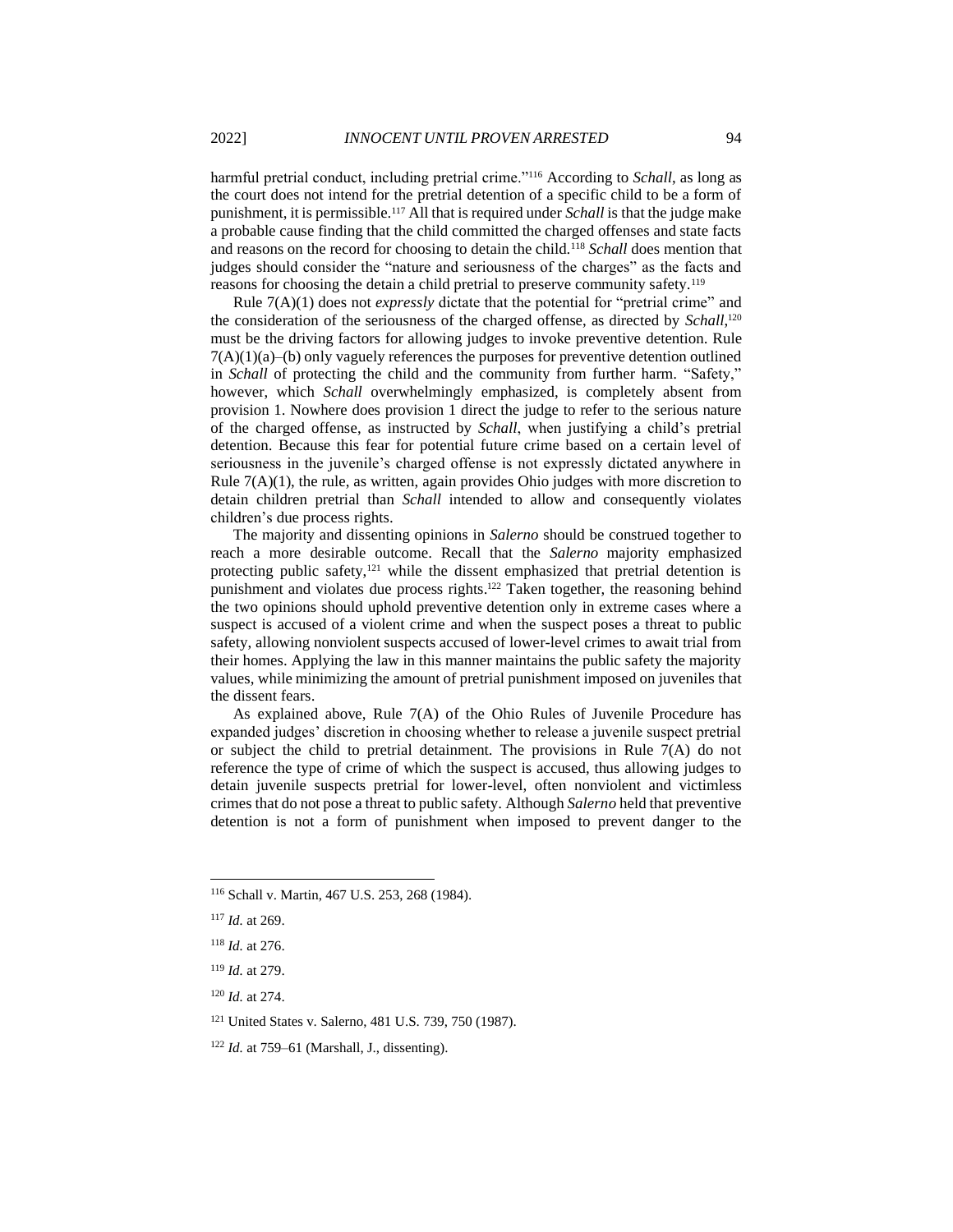community,<sup>123</sup> the provisions in Rule  $7(A)$  reach beyond this goal. This extensive discretion given to Ohio juvenile court judges in imposing pretrial detention for juveniles violates the presumption of innocence principle guaranteed by the Due Process clause of the Fourteenth Amendment, as children are being held in detention for reasons beyond what *Salerno* permits before having been convicted of any crime. Following *Salerno*, courts have placed value on protecting public safety and crime prevention. Thus, when merging these needs with the value of preserving due process rights as emphasized by the *Salerno* dissent, Ohio juvenile court judges should consider imposing pretrial detention on a juvenile suspect only when both the alleged crime is violent in nature and the child poses a threat to public safety.

#### *B. Criticisms of the* Schall *Majority Opinion and Using the Dissent as a Guide*

The *Schall* majority opinion upholding preventive detention to protect the juvenile and the community from potential future crime has been widely criticized. Such criticisms note the lack of direction *Schall* provides judges in implementing preventive detention for juveniles, which results in violations of their due process rights.<sup>124</sup> In his dissenting opinion, Justice Marshall also critiqued the *Schall* majority and noted the due process violations it imposed.<sup>125</sup> He argued that "[o]nly a very important government interest can justify deprivation of liberty in this basic sense," and he reasoned that the abstract, potential future crimes the majority discussed were not important enough government interests to validate pretrial juvenile detention.<sup>126</sup> Justice Marshall also recognized that it would be nearly impossible to predict whether a juvenile would commit a crime in the future while on pretrial release.<sup>127</sup>

Justice Marshall's arguments support a finding that not only does expanding judges' discretion beyond the majority holding in *Schall* regarding pretrial juvenile detention violate juveniles' due process rights, but the majority *Schall* holding itself violates children's due process rights. When a judge chooses to detain a child pretrial under the *Schall* guidelines, the child's due process rights have been violated because the child has yet to be adjudicated delinquent for any crime. However, as Justice

<sup>125</sup> Schall v. Martin, 467 U.S. 253, 283 (1984) (Marshall, J., dissenting).

<sup>126</sup> *Id.* at 288.

<sup>127</sup> *Id.* at 302.

<sup>123</sup> *Id.* at 747–48.

<sup>124</sup> *See* Albert W. Alschuler, *Preventive Pretrial Detention and the Failure of Interest-Balancing Approaches to Due Process*, 85 MICH. L.REV. 510, 510 (1986) (arguing that "neither a legitimate nor a very important governmental interest can justify preventive detention in the absence of significant proof of past wrongdoing"); Charles P. Ewing, *Schall v. Martin: Preventive Detention and Dangerousness through the Looking Glass*, 34 BUFF. L. REV. 173, 225 (1985) (analyzing empirical research showing that judicial predictions of criminal conduct "are more likely to prove wrong than right and [the empirical research] suggests that this likelihood of error cannot be reduced appreciably by the imposition of procedural safeguards"); Jeffery Fagan & Martin Guggenheim, *Preventive Detention and the Judicial Prediction of Dangerousness For Juveniles: A Natural Experiment*, 86 J. CRIM. L. & CRIMINOLOGY 415, 416 (1996) (arguing that the consequences of false judicial predictions of dangerousness are the hidden costs of preventive detention); United States v. Melendez-Carrion, 790 F.2d 984, 999 (2d Cir. 1986) ("[P]retrial preventive detention has never been part of the general American approach to criminal justice."); Carter *ex rel.* M.C. v. Doyle, 95 F. Supp. 2d 851, 858 (N.D. Ill. 2000) (acknowledging that pretrial detention involves unconstitutional procedures).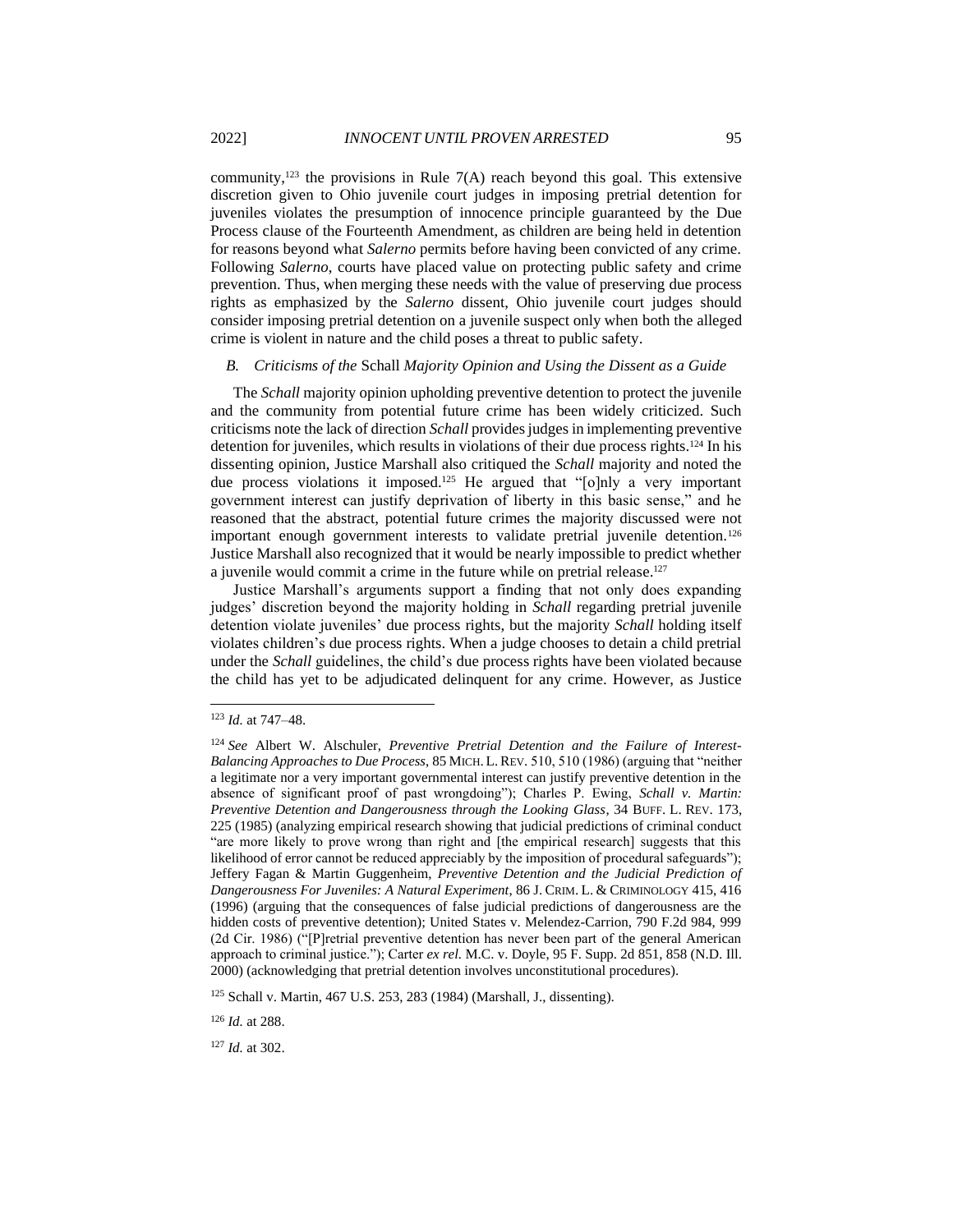Marshall correctly points out, the *Schall* majority goes even further to allow judges to detain children for something they *might* do in the future.<sup>128</sup> Under this holding, it is not even possible to offer the child due process of law as required by the Fourteenth Amendment because the court is detaining the child for an act he or she has not yet even committed.

Justice Marshall also notes that judges need not base their choice to detain a child pretrial on the child's prior criminal history showing a predisposition for committing criminal acts<sup>129</sup> and it is thus wholly subjective. Consequently, judges are permitted to detain children pretrial who have been "arrested for trivial offenses and persons without any prior contacts with juvenile court."<sup>130</sup> Such preventive detention results in the deprivation of the child's liberty without due process of law (because the child has not yet been convicted of any crime), just as the Fourteenth Amendment prohibits. Thus, while it is true that the *Schall* majority decision violates juveniles' due process rights on its own, it remains the law today. The Ohio Rules of Juvenile Procedure, therefore, should be careful to not reach beyond the already expansive *Schall* holding. Rule 7(A) of the Ohio Rules of Juvenile Procedure, however, provides judges even more discretion in detaining children pretrial than dictated in *Schall*, as several Rule 7(A) provisions make no mention of a concern for public safety or a desire to prevent future crime. Thus, these Rule 7(A) provisions violate the intent and rationale behind allowing pretrial juvenile detention in *Schall* and consequently violate juveniles' due process rights granted by the Fourteenth Amendment.

# *C. Critiquing Rule 7 Compared to Pretrial Detention for Juveniles in Other States and Detention of Adults in Ohio*

In the Ohio adult criminal justice system, judges are only permitted to deny bail and detain individuals pretrial when the accused is charged with specific offenses.<sup>131</sup> The judge must also make a finding by clear and convincing evidence that "the accused poses a substantial risk of serious physical harm to any person or to the community" by evaluating "[t]he nature and circumstances of the offense charged, including whether the offense is an offense of violence."<sup>132</sup> While the Ohio Revised Code is careful to restrict mandated pretrial detention for adults only to specific, serious offenses and encourages judges to assess whether the accused is charged with a violent offense, the Ohio Rules of Juvenile Procedure are much more vague. Rule 7(A) makes no mention of specific offenses for which judges may impose detention. Only section 2151.31 of the Ohio Revised Code mentions particular offenses in stating that judges may impose pretrial juvenile detention when "the child is a danger or threat to one or more other persons *and is charged with violating a section of the Revised Code that may be violated by an adult*."<sup>133</sup> In theory then, a juvenile arrested for possession of a small amount of marijuana may be held in detention pretrial as such

<sup>&</sup>lt;sup>128</sup> *Id.* at 302 (Marshall, J., dissenting). Imagine getting grounded by your parents as a kid on a Monday because they thought you *might not* clean your room on Wednesday.

<sup>129</sup> *Id.* (Marshall, J., dissenting).

<sup>130</sup> *Id.* at 295.

<sup>131</sup> OHIO REV. CODE ANN. § 2937.222(A) (West 2020).

<sup>132</sup> *Id.* § 2937.222(B)–(C).

<sup>133</sup> *Id.* § 2151.31(C) (emphasis added).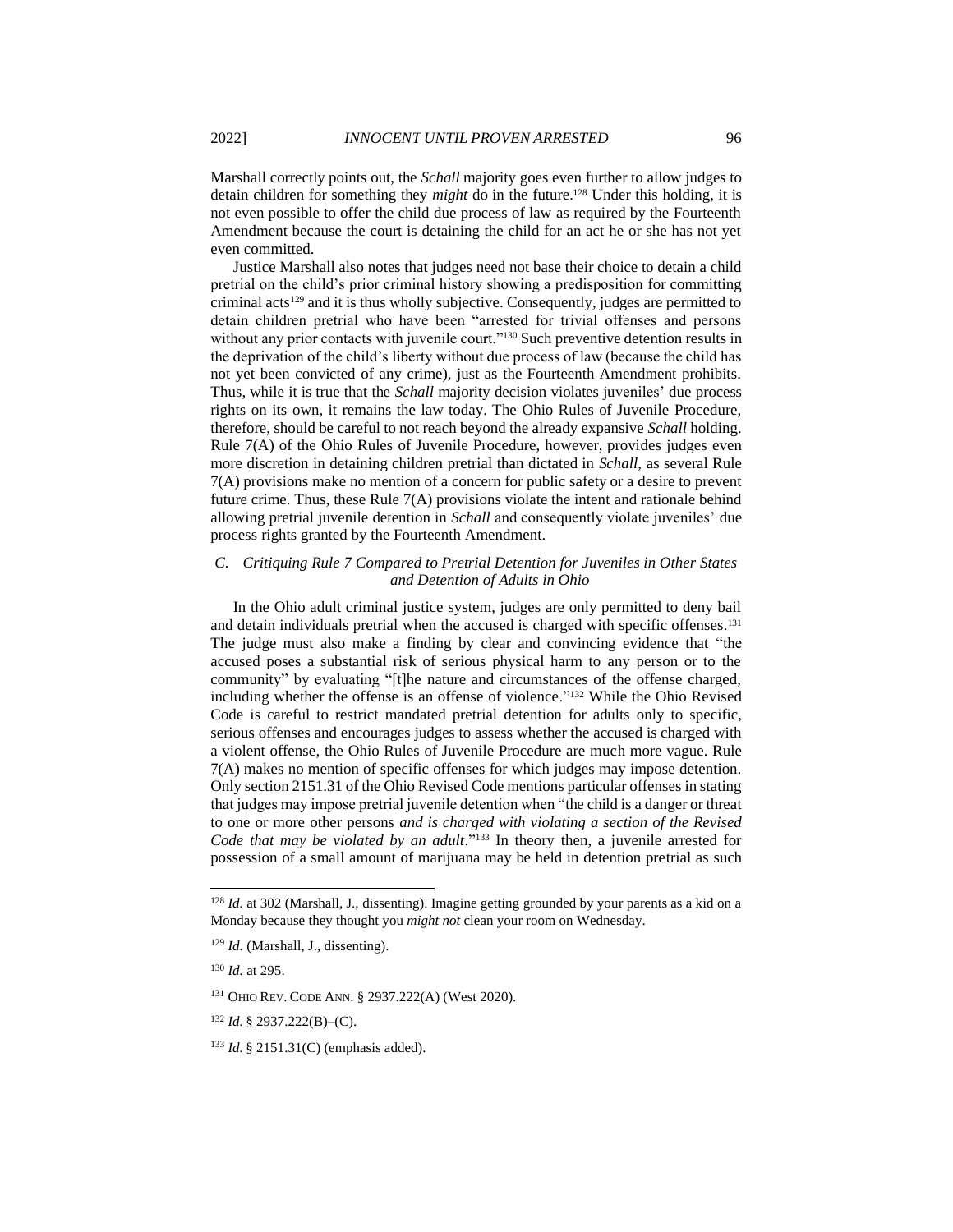possession is a violation of Ohio Revised Code section 2925.11.<sup>134</sup> An adult in the same situation, however, cannot be completely denied bail and forced into pretrial detention because this charged offense does not meet the many levels of specificity required by the Ohio Revised Code to deny bail to an alleged adult offender.

In addition to the type of crime alleged, section 2937.222 requires judges to consider whether the adult is charged with a violent offense,<sup>135</sup> whereas the juvenile rules make no mention of violence. While it is clear that the adult statute associates preserving safety in the community with crimes of violence, the juvenile statutes and rules make no such connection. Thus, the juvenile rules permit pretrial detention when there is some ambiguous threat of physical or emotional harm, regardless of whether the charged offense is violent.

The Ohio Rules of Juvenile Procedure should follow the Ohio Revised Code's lead in specifying only the most serious crimes for which judges may detain a child. Doing so would undoubtedly minimize the potential for excessive use of pretrial juvenile detention and the harmful effects associated with this practice. It is peculiar that it is easier to hold a child in detention indefinitely pretrial than to hold an adult when children are considered less blameworthy than adults, and the purpose for creating a separate juvenile justice system was to rehabilitate children and be less punitive. The statutes and rules governing juvenile pretrial detention should be at least as specific and restrictive of the use of pretrial detention as the statutes governing pretrial detention for adults. Thus, the juvenile rules would benefit from adding the specificity that the adult statutes contain.

Recall that in Ohio adult criminal courts, judges use Public Safety Assessments to determine how to set a defendant's bail. <sup>136</sup> The juvenile courts in Ohio would be wise to implement a similar evidence-based<sup>137</sup> practice. A tool like the PSAs only furthers the principles of rehabilitation and treatment upon which the juvenile court was founded, as the factors value treatment and offenders' ability to change. The PSAs, with an emphasis on avoiding recidivism, also align with the reasoning in *Schall* of detaining children who pose a serious safety threat. If the juvenile courts used a tool like a PSA to determine whether to detain a child or send a child home to await trial, juvenile courts would not only better serve the best interests of the child and the community, but they would also be limited to detaining the child pretrial only if there was evidence to support that the child was likely to recidivate. Thus, both the safety of the community and children's due process rights would be better preserved.

# *D. Pretrial Juvenile Detention Also Violates the Eighth Amendment's Requirement to Refrain From Inflicting "Cruel and Unusual Punishment" on Criminal*

*Suspects*

Under the Eighth Amendment to the United States Constitution, the government shall not inflict "cruel and unusual punishments" on people.<sup>138</sup> Courts have found that, in prisons, such cruel and unusual punishments not allowed under the Eighth

<sup>134</sup> *Id.* § 2925.11(A).

<sup>135</sup> *Id.* § 2937.222(C)(1).

<sup>136</sup> *See Public Safety Assessment*, *supra* not[e 85.](#page-10-0)

<sup>138</sup> U.S. CONST. amend. VIII.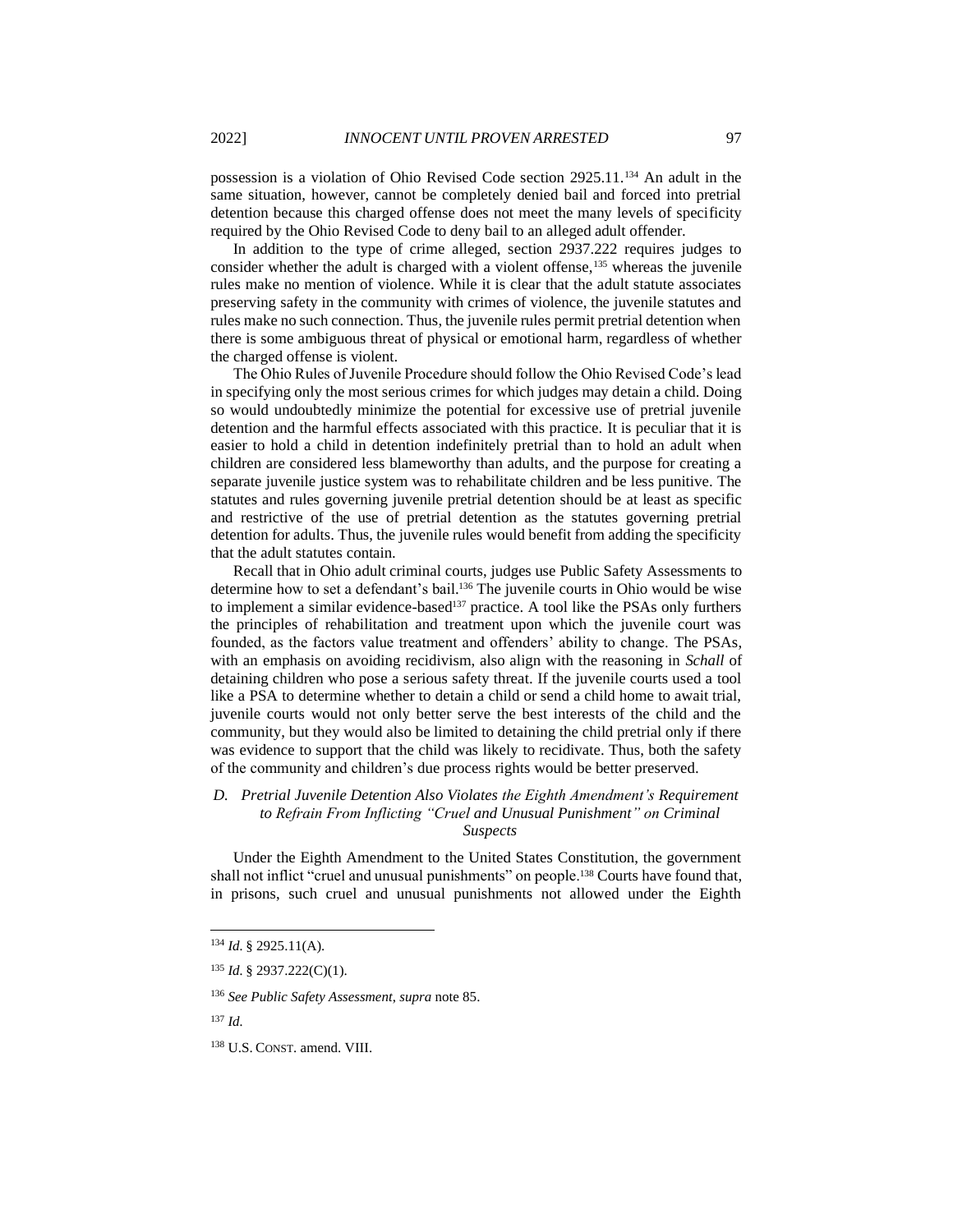<span id="page-19-3"></span>Amendment include: physical brutality; rape, sexual assault, and sexual harassment; indecent prison conditions; and lack of medical care.<sup>139</sup>

<span id="page-19-2"></span><span id="page-19-1"></span>Regarding physical abuse, prison officials violate the Eighth Amendment when they apply physical force "maliciously and sadistically to cause harm" instead of "in a good-faith effort to maintain or restore discipline."<sup>140</sup> Research shows that juveniles in pretrial detention are vulnerable to physical abuses, such as beatings, blows, asphyxiation, and more.<sup>141</sup> In Ohio specifically, a Cleveland youth detention center has experienced gruesome violence from both staff onto juveniles and juveniles onto others.<sup>142</sup> One study analyzing the systemic or recurring maltreatment in states' juvenile corrections facilities determined Ohio to have clearly documented violent and abusive conditions ongoing since 2000.<sup>143</sup> As of 2019, the violence in the Cuyahoga County juvenile detention center has been deemed "critical," as more violent offenders are being held with children as young as twelve years old facing very minor charges.<sup>144</sup> Whether juveniles in pretrial detention are experiencing physical abuse from staff members—a clear and definite Eighth Amendment violation—or from other juvenile detainees, they are living in physically unsafe environments. Court officials and legislators should feel a sense of urgency in creating a safe space for juvenile detainees so as to not violate the Eighth Amendment.

<span id="page-19-0"></span>Regarding rape, sexual assault, and sexual harassment, Congress passed the Prison Rape Elimination Act ("PREA") in 2003, recognizing that these acts in detention centers constitute Eighth Amendment violations.<sup>145</sup> Even prior to the enactment of PREA, courts recognized that rape or sexual assault by a detention staff member are Eighth Amendment violations.<sup>146</sup>

Viewing Ohio specifically, the Department of Justice ("DOJ") issued a report analyzing 2018 data and determined Ohio to be the only state to have a "high" ranking for its rate of sexual victimization in juvenile correctional facilities.<sup>147</sup> The DOJ's

<sup>142</sup> *Let's Stop the Violence in Youth Detention Centers*, MST SERVS. (Oct. 2, 2018, 2:40 PM), https://info.mstservices.com/blog/violence-in-youth-detention-centers.

<sup>143</sup> RICHARD A. MENDEL, THE ANNIE E. CASEY FOUND., NO PLACE FOR KIDS: THE CASE FOR REDUCING JUVENILE INCARCERATION 7 (2011), https://assets.aecf.org/m/resourcedoc/aecf-NoPlaceForKidsFullReport-2011.pdf.

<sup>144</sup> Rachel Dissell, *Violence in County Juvenile Detention Center Called "Critical*,*"* THE PLAIN DEALER (Jan. 12, 2019), https://www.cleveland.com/court-justice/2014/02/post\_3.html.

<sup>145</sup> Prison Rape Elimination Act of 2003, 108 Pub. L. 79, 117 Stat. 972.

<sup>146</sup> Farmer v. Brennan, 511 U.S. 825, 847 (1994); Schwenk v. Hartford, 204 F.3d 1187, 1197 (9th Cir. 2000).

<sup>147</sup> Anna Sturla, *DOJ Report Ranks Ohio 'High' for Sexual Victimization in Juvenile Detention Facilities, Despite Overall Decline*, CNN (Dec. 14, 2019, 9:54 PM), https://www.cnn.com/2019/12/14/us/justice-report-ohio-juvenile-facilities/index.html.

<sup>139</sup> CTR. FOR CONST. RTS. & THE NAT'L LAWS. GUILD, THE JAILHOUSE LAWYER'S HANDBOOK 36–41 (Rachel Meeropol & Ian Head eds., 5th ed. 2010).

<sup>140</sup> Hudson v. McMillian, 503 U.S. 1, 7 (1992).

<sup>&</sup>lt;sup>141</sup> JUV. JUST. ADVOC. INT'L, CHILDREN ON PRETRIAL DETENTION: PROMOTING STRONGER INTERNATIONAL TIME LIMITS 14 (2018), https://www.wcl.american.edu/index.cfm?LinkServID=336BF47E-F500-5734- BF735718257FE45B.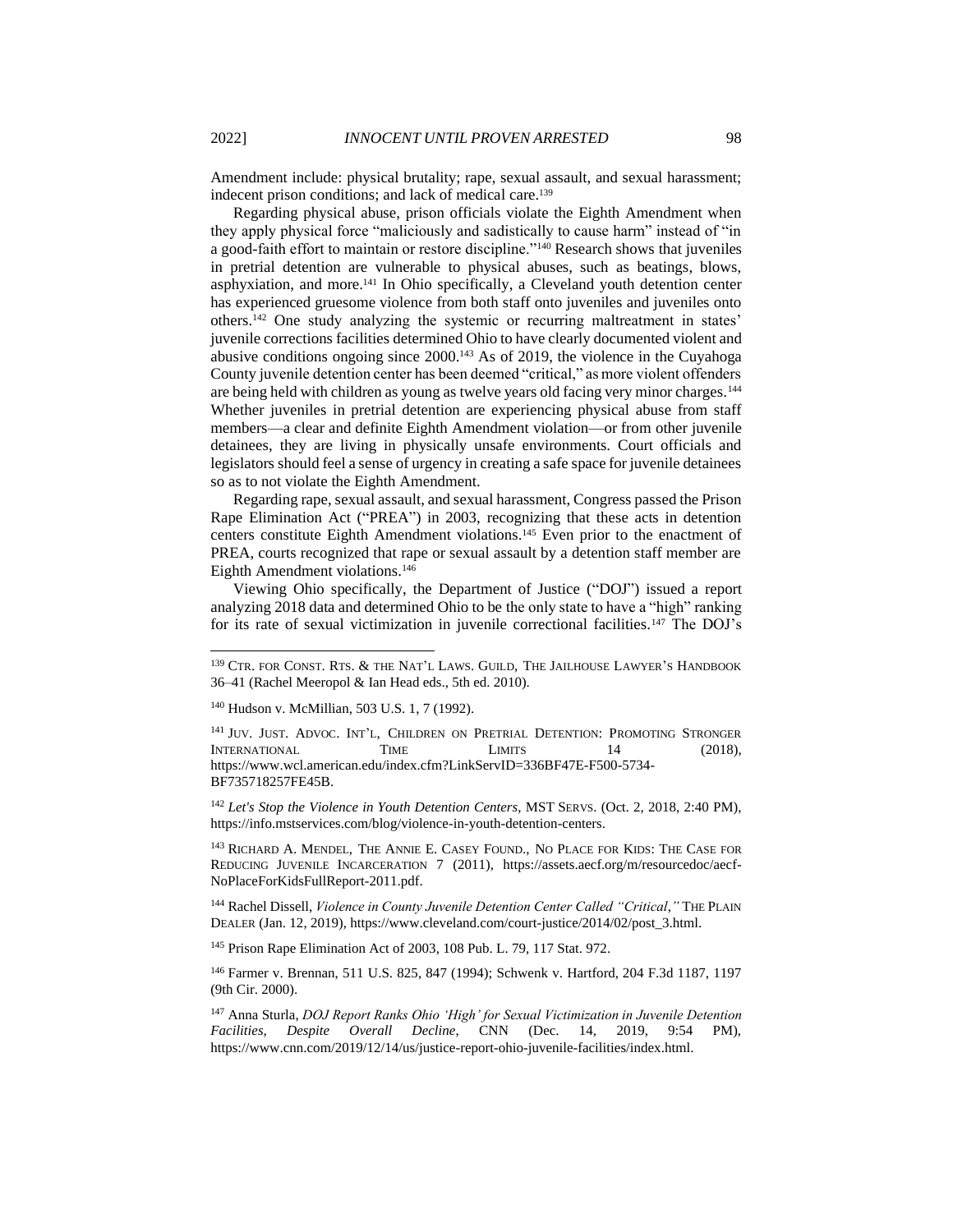report defined sexual victimization as "any forced or coerced sexual acts between young people held in juvenile correctional facilities, or any sexual contact between them and facility staff."<sup>148</sup> More than fifteen percent of the 140 Ohio juveniles surveyed "reported being forced or coerced into sexual activity with other youths or detention staff in 2018."<sup>149</sup>

Recall Joshua's friends' stories of female guards engaging in sexual acts with the juveniles living in detention. There is a clear power dynamic here as the female guards are in complete control of the juvenile detainees' daily lives and perhaps also their eventual fate in their pending delinquency cases. The guards control the juvenile detainees' punishments, rewards, and may influence their statements or potential confessions to prosecutors. These sexual acts are illegal,<sup>150</sup> and the United States Supreme Court has recognized such acts as Eighth Amendment violations.<sup>151</sup> Thus, as Ohio's juvenile prisoners report the highest rate of sexual victimization in the United States as a whole,<sup>152</sup> the state is inflicting cruel and unusual punishment, in violation of the Eighth Amendment, on all juvenile detainees, whether they are held in detention pretrial or post-disposition.

Regarding indecent prison conditions, the standard to raise an Eighth Amendment violation argument is high. Restrictive and even harsh conditions are permitted under the Eighth Amendment.<sup>153</sup> To succeed in arguing an Eighth Amendment violation for indecent prison conditions, detainees must show that they were exposed to serious harm or were deprived of a basic human need.<sup>154</sup> Ohio juvenile detention centers are often over capacity for the number of juvenile detainees they house.<sup>155</sup> Ohio youth correctional facilities also report arbitrary and excessive use of isolation and unsafe living environments.<sup>156</sup> Nationally, children living in pretrial detention experience a lack of sufficient food and sanitary water, poor hygienic facilities, and lack of adequate medical care.<sup>157</sup> All of these conditions may be enough to demonstrate that pretrial juvenile detainees were exposed to serious harms or were deprived of basic human needs such that they may succeed in arguing Eighth Amendment violations. Thus, to have fewer juveniles living in detention and avoid violating the Eighth Amendment,

<sup>148</sup> *Id.*

<sup>149</sup> *Id.* Compared with the national rate of 7.1%. *Id.*

<sup>150</sup> OHIO REV. CODE ANN. § 2907.03 (West 2020).

<sup>151</sup> *See Brennan*, 511 U.S. at 847; *Hartford*, 204 F.3d at 1187.

<sup>152</sup> Randy Ludlow, *Ohio's Juvenile Prisoners Report Highest Rate of Sexual Victimization in Nation*, THE COLUMBUS DISPATCH (Dec. 13, 2019, 6:22 AM), https://www.dispatch.com/story/news/politics/2019/12/12/ohio-s-juvenileprisoners/2091644007.

<sup>153</sup> Rhodes v. Chapman, 452 U.S. 337, 347 (1981).

<sup>154</sup> *Brennan*, 511 U.S. at 843; Wilson v. Seiter, 501 U.S. 294, 304 (1991).

<sup>155</sup> Dissel, *supra* note [144.](#page-19-0)

<sup>156</sup> MENDEL, *supra* not[e 143,](#page-19-1) at 8.

<sup>157</sup> JUVENILE JUSTICE ADVOCATES INTERNATIONAL, *supra* note [141.](#page-19-2) Note that a lack of adequate medical care constitutes an Eighth Amendment violation on its own. CENTER. FOR CONSTITUTIONAL. RIGHTS. & THE NATIONAL LAWERS GUILD, *supra* not[e 139,](#page-19-3) at 41.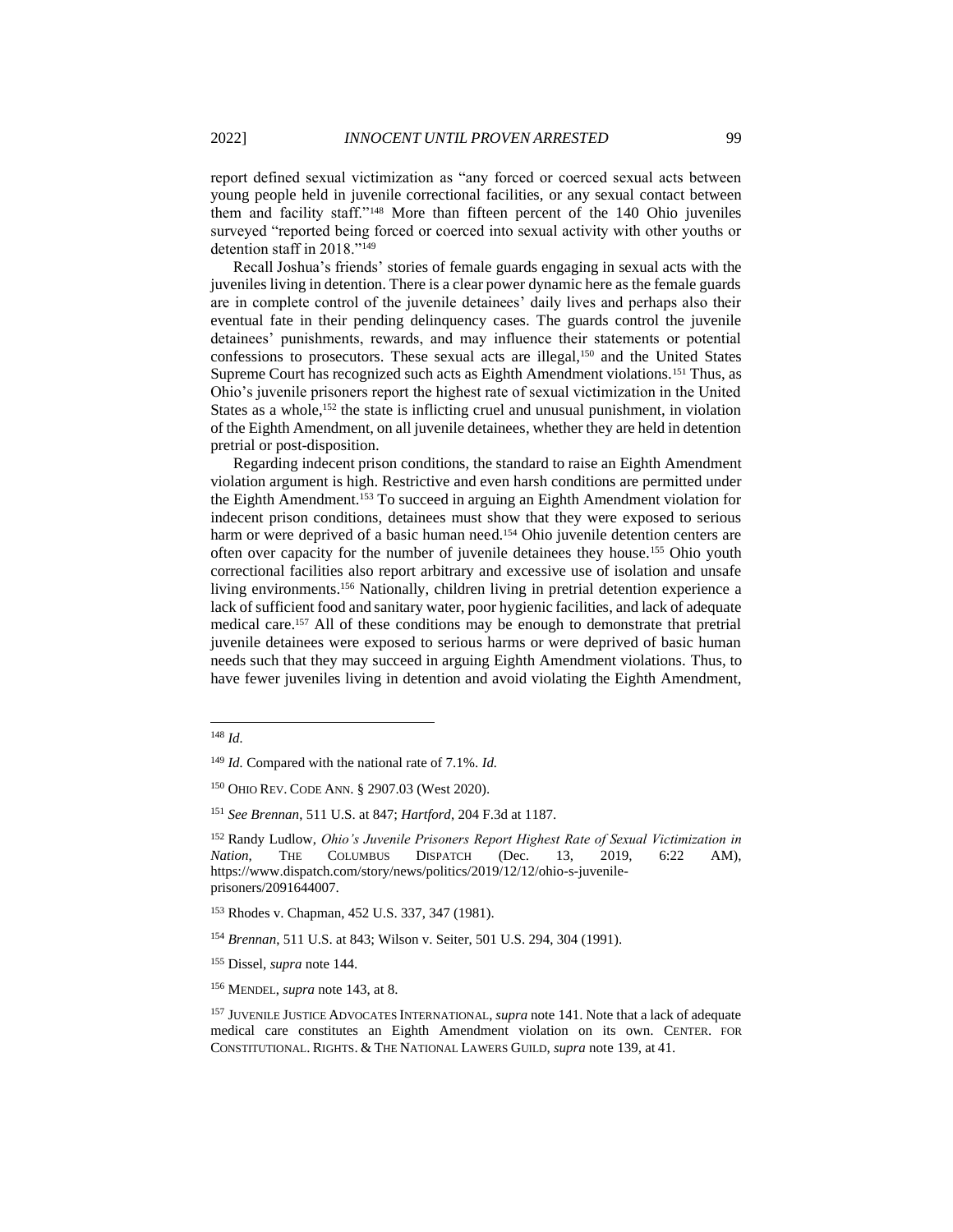Ohio juvenile court judges should be more limited as to when they can impose pretrial detention.

# *E. Children Living in Pretrial Detention Suffer Irreversible Psychological, Emotional, Mental, and Social Harms*

The longer a child spends in detention, the more likely he or she is to suffer irreversible damage. Many detained children have at least one mental health disorder, with anxiety and depression at the forefront.<sup>158</sup> A great number of children in detention have already experienced traumatic events, and the abuse they experience while detained only contributes to high suicide rates and post-traumatic stress disorder.<sup>159</sup> Even short periods of detention have shown to increase a child's likelihood to abuse drugs and alcohol, which also increases the risk of lifelong mental health and substance abuse problems.<sup>160</sup>

Despite the historical purpose of providing treatment and rehabilitation in the juvenile justice system, juvenile detention centers lack mental health, educational, and vocational resources.<sup>161</sup> The longer children spend in detention, the less likely they are to have successful social reintegration, meaning it will be more difficult for them to reintegrate into society and their communities.<sup>162</sup> There is an increased likelihood of dropping out of school for kids who have been detained, which hinders their lifelong economic potential.<sup>163</sup> Because of the restrictive environment in juvenile detention centers, juvenile detainees' development often becomes stunted. <sup>164</sup> Ultimately, more time spent in juvenile detention increases the risk of recidivism for child offenders, which conflicts with the purpose for creating a juvenile justice system separate from the adult criminal justice system in the first place.<sup>165</sup> Thus, to avoid these irreparable damages, Ohio juvenile court judges should only use pretrial detention as an absolute last resort and only for the most violent offenders.

# *F. Racial Disparities Among Juveniles in Detention is a Problem That Cannot be Ignored*

Pretrial detention is undoubtedly harmful for all children who suffer the negative effects of detention, and there is an urgent need to reduce the use of pretrial detention for all juveniles. However, the racial disparities present among children in detention cannot be ignored, as Ohio, and the United States generally, are indisputably subjecting juveniles of color to detention at disproportionate rates compared to their white peers.<sup>166</sup> Thus, reducing the use of pretrial detention will most significantly

<sup>165</sup> *Id.* at 16.

<sup>166</sup> *See supra* Part II(E).

<sup>158</sup> JUVENILE JUSTICE ADVOCATES INTERNATIONAL, *supra* note [141,](#page-19-2) at 14.

<sup>159</sup> *Id.*

<sup>160</sup> *Id.* at 15.

<sup>161</sup> *Id.*

<sup>162</sup> *Id.*

<sup>163</sup> *Id.* at 16.

<sup>164</sup> *Id.* at 15–16.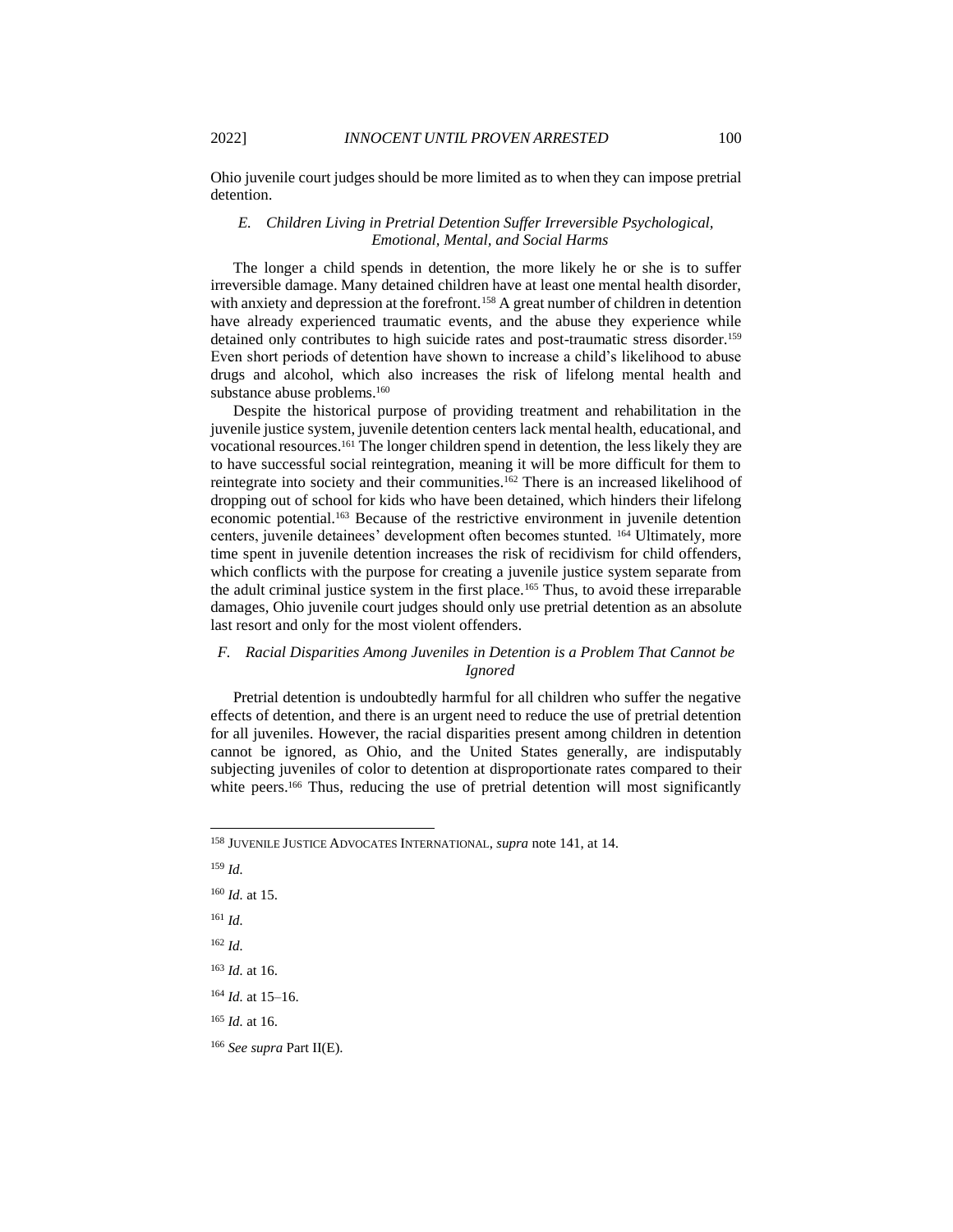impact and benefit children of color, as these children bear the heaviest burden of pretrial detention.

<span id="page-22-0"></span>There is a long history of society incorrectly perceiving African American children specifically as more dangerous and more likely to be criminals than their white peers.<sup>167</sup> As African American babies grow into boys, society stereotypically views them as "dangerous, associated with evil and threat, and likely to be criminals."<sup>168</sup> These stereotypes provide the "foundation for implicit bias exercised by others toward [African American boys]," which leads to discrimination.<sup>169</sup> "[T]he false conflation between Black identity and danger" in American society is ubiquitous despite it having no factual basis.<sup>170</sup>

This prejudicial perception may also contribute to the disproportionate rate of African American children being subjected to detention at any phase of a delinquency case. As previously discussed, Rule  $7(A)(1)$  is not specific enough in how it permits juvenile court judges to impose pretrial detention based on a need to preserve public safety. Without requiring a violent charged offense and specific evidence that the accused may threaten public safety, it seems that Rule  $7(A)(1)$  allows judges to detain juveniles based on perception or personal instinct. As history has shown, such perception and instinct may lead judges to impose detention more frequently on African American children because of implicit biases that they are more dangerous and prone to being criminals than white children.<sup>171</sup>

It is possible that the vague language of Rule  $7(A)$  of the Ohio Rules of Juvenile Procedure is also contributing to this problem. It is difficult, however, to evaluate how much the vagueness of Rule 7(A) is contributing to these racial disparities because Ohio does not keep extensive or detailed data for the juvenile justice system.<sup>172</sup> Consequently, Ohioans are forced to speculate as to why this problem truly exists, and lawmakers and judges have no meaningful data to inform decisions regarding how to fix the problem.

<sup>169</sup> *Id.* at 84–87.

<sup>167</sup> Nancy E. Dowd, *Black Boys Matter: Developmental Equality*, 45 HOFSTRA L. REV. 47, 84 (2016); Joan W. Howarth, *Representing Black Male Innocence*, 1 J. GENDER RACE & JUST. 97, 103–08 (1997); Jonathan D. Glater, *What We Wish For: In the Wake of Brown v. Board*, 11 ALA. C.R. & C.L. L. REV. 113, 138 (2019).

<sup>168</sup> Dowd, *supra* not[e 167,](#page-22-0) at 84.

<sup>170</sup> Howarth, *supra* note [167,](#page-22-0) at 104.

<sup>&</sup>lt;sup>171</sup> In Florida, the same judge sentenced a white and black man to two years and twenty-six years respectively for committing nearly identical offenses. Amy Sherman, *Was Race the Only Difference In Sentencing of Two Defendants In Florida?*, POLITIFACT (June 17, 2020), https://www.politifact.com/factchecks/2020/jun/17/facebook-posts/was-race-only-differencesentencing-two-defendants/.

<sup>172</sup> Kyle Swenson, *Report: Ohio Lacks Any Meaningful Data on Juvenile Court Cases*, CLEVELAND SCENE (June 29, 2016, 1:11 PM), https://www.clevescene.com/scene-andheard/archives/2016/06/29/report-ohio-lacks-any-meaningful-data-on-juvenile-court-cases; John Harper, *What Happens to Kids Who are Sent to Ohio Juvenile Courts? Data Doesn't Show*, THE PLAIN DEALER (June 28, 2016), https://www.cleveland.com/courtjustice/2016/06/what\_happens\_to\_kids\_who\_are\_s.html.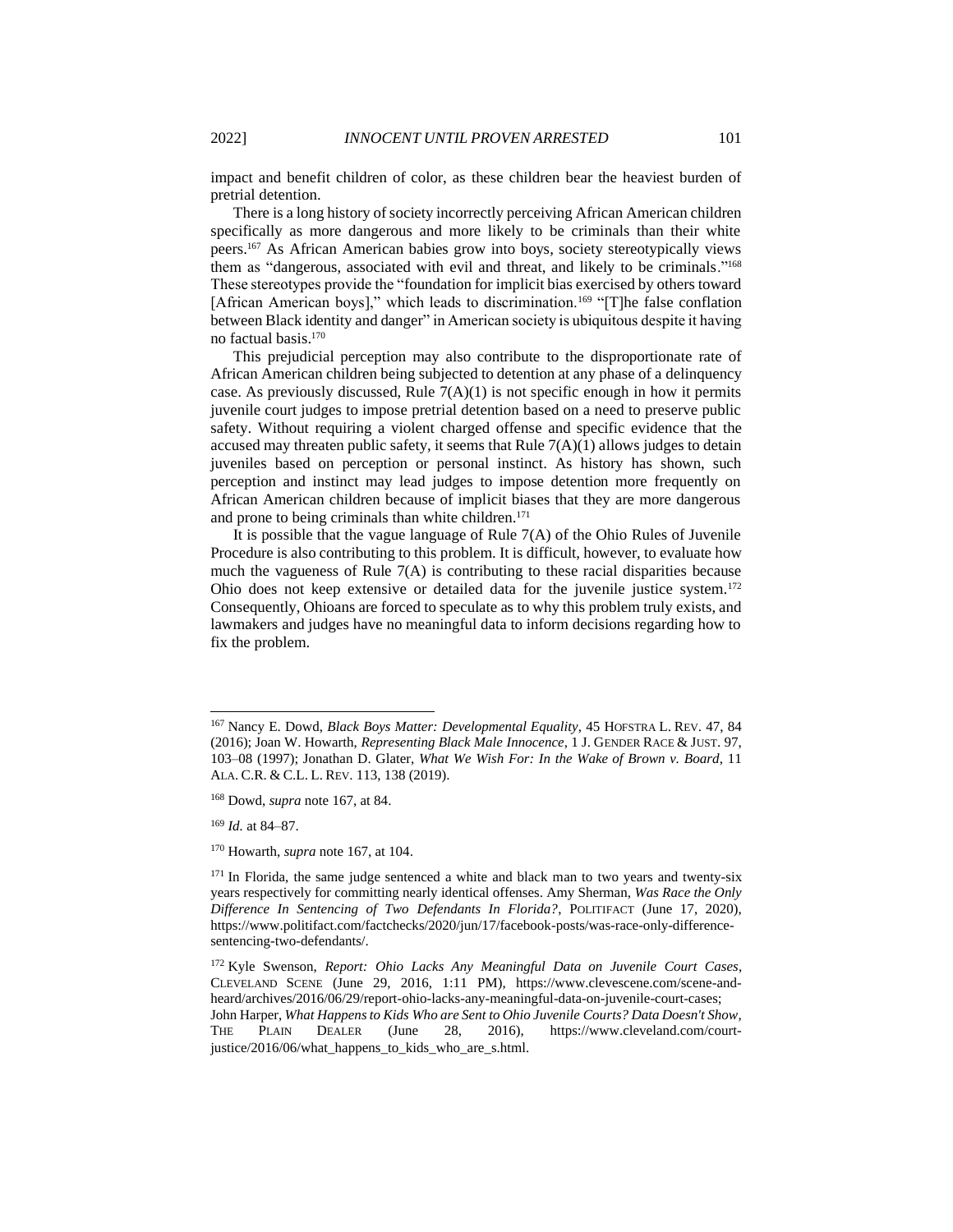Perhaps one problem is that African American children are much more likely to be born to single mothers and live in single-parent households.<sup>173</sup> Juveniles with only one parent in the home are much less likely to be able to have that parent present with them in court, as the parent may have to work, and may risk losing a job and the ability to support a family by calling off of work to attend a court hearing. Ohio juvenile court judges may then be much more likely to impose pretrial detention on child in this scenario under Rule  $7(A)(3)$  in finding that the child does not have adequate parental supervision to return the child to court when necessary. Coming full circle, African American children are more likely to be put in this situation because of the higher frequency of single-parent homes in the African American population. Thus, it seems obvious that despite the lack of data connecting Rule 7(A) to pretrial juvenile detention, such a connection likely exists.

Ultimately, without detailed data, there is no way to concretely know whether Rule 7(A) is contributing to the racial disparities present in Ohio juvenile detention centers. Only inferences like the above can be made, but until data comes forward to rebut them, they are persuasive. Detaining people of color at significantly disparate rates as compared to other individuals is a huge problem at all levels of the criminal justice system, and it cannot be ignored. Thus, Ohio should feel a sense of urgency to collect the data necessary to determine and begin working on solving this problem.

#### *G. A Proposed Solution to the Problem.*

Without question, children being held in pretrial detention are being deprived of their Eighth and Fourteenth Amendment rights guaranteed under the United States Constitution. Juvenile pretrial detainees in Ohio are being subjected to cruel and unusual punishment and have been stripped of their due process rights. Thus, Rule 7(A) of the Ohio Rules of Juvenile Procedure should be revised to reflect the due process requirements outlined by the Fourteenth Amendment and its corresponding Supreme Court decisions.

Rule  $7(A)$  should be written in a way to permit juvenile court judges to mandate that children await trial in detention only in extreme cases when they are being accused of serious, violent crimes *and* if they pose a high risk of inflicting harm on themselves or the community unless they are detained. Because the Supreme Court has stressed the importance of protecting public safety, there is no need to require alleged juvenile offenders to await trial in detention for nonviolent crimes which are often victimless, mere status offenses, or technical violations. Rule 7(A) must be explicit and unambiguous in its wording so as to leave no possibility for judges to apply it arbitrarily or subjectively.

Provision  $7(A)(1)$  should be the only provision to survive a Rule  $7(A)$  revision. As previously discussed, the remaining provisions do not refer to the seriousness of the alleged offense or the need to protect the community or the juvenile. Provision 1, conversely, does pertain to those needs as dictated by *Schall*. <sup>174</sup> Because even *Schall* is controversial in upholding preventive detention for alleged juvenile offenders, as a persuasive dissent argued preventive detention was a due process violation,<sup>175</sup> the Ohio Legislature should be careful not to extend judges' discretion for allowing pretrial

<sup>173</sup> *See supra* Part II(E)–(F).

<sup>174</sup> *See* Schall v. Martin, 467 U.S. 253, 262 (1984).

<sup>175</sup> *Id.* at 283 (Marshall, J., dissenting).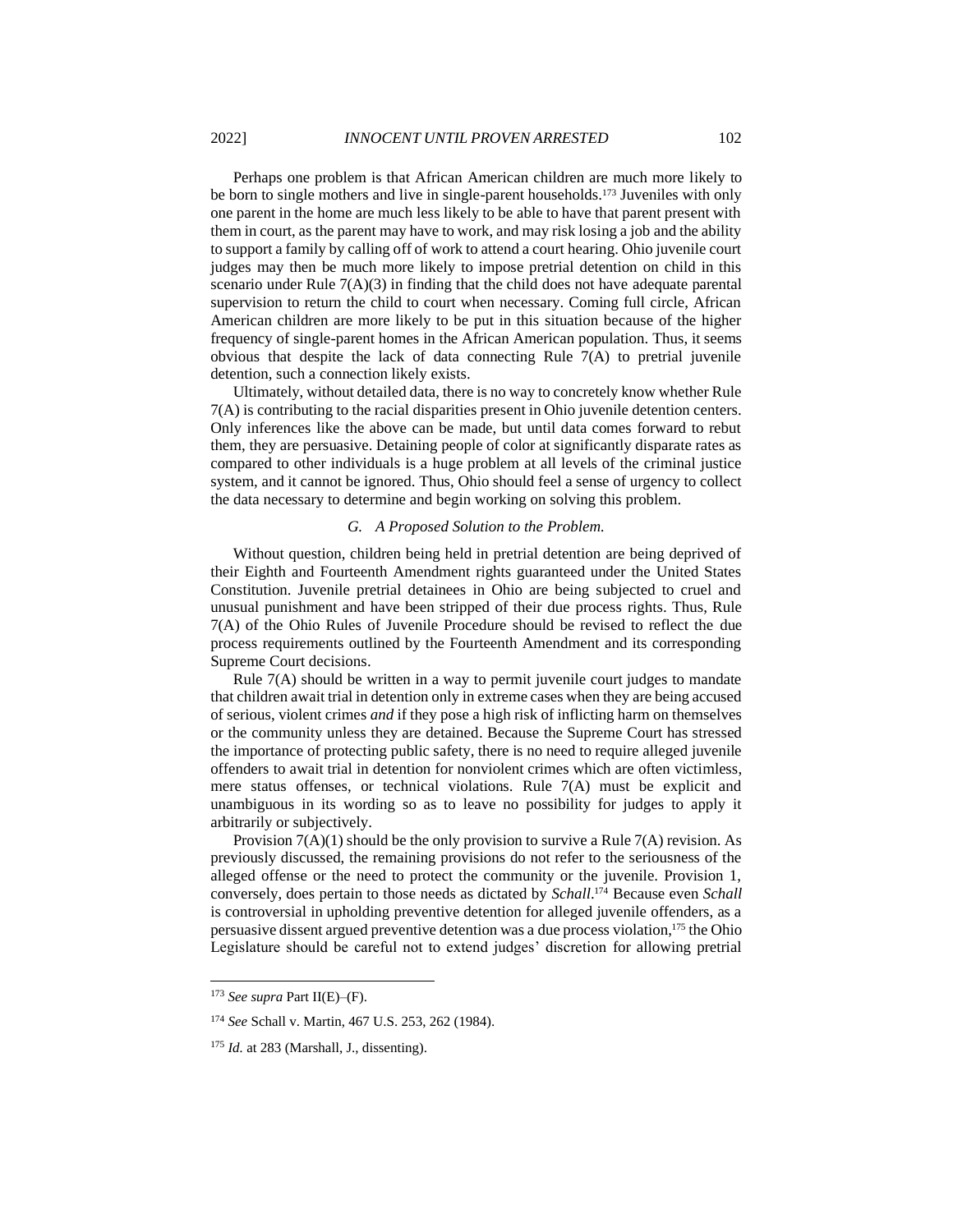juvenile detention in more instances than *Schall* permits. Provision 1 of Rule 7(A) could even benefit from being revised so as to specify that the child may only be detained to protect the child's and the community's safety *because of the violent and serious nature of the child's alleged offense*. The Ohio Legislature, in writing and potentially revising the Ohio Rules of Juvenile Procedure, must take extra caution in ensuring it does not violate children's constitutional rights when choosing to detain juveniles pretrial. Thus, revising Rule  $7(A)$  to omit unnecessary provisions and add specificity is in the best interest of both the alleged juvenile offender and the State.

The Ohio Rules of Juvenile Procedure should also follow other states' models and seek to offer alleged juvenile offenders more alternatives to awaiting trial in detention. Other states view detention as a last resort for juveniles awaiting trial, and Ohio should do the same. Recall that New Hampshire's statute governing pretrial juvenile detention provides many specific alternatives that should be considered first: keeping the child with his or her parent, guardian, or custodian; putting the child in the supervision and care of a relative or friend; or placing the child in a foster home, group home, crisis home, or shelter care facility.<sup>176</sup> While under Rule 7(F)(3) Ohio does urge judges to consider the child's relatives to serve as temporary custodians,<sup>177</sup> no other alternatives are mentioned. Additionally, Rule 7(F)(3) only mentions that the judge should consider alternative relatives as temporary custodians, but it does not explicitly instruct that the juvenile should then be permitted to go home to await trial with this temporary custodian.<sup>178</sup> While likely implied, the language of Rule 7 should seek to be perfectly clear to avoid arbitrary use and misinterpretation of the rule.

Ohio would be wise to add alternatives to detention similar to other states' statutes to its rules as well. Children should be placed in the least restrictive environment so as to not compromise their physical, social, emotional, and mental wellbeing and development. The State and courts should value these alternatives so as to not risk potentially violating the Eighth and Fourteenth Amendments by subjecting a child to cruel and unusual punishment or violating his or her due process rights, both of which are more prominent when a child is removed from the home and placed in restrictive detention facilities. Thus, revising Rule 7 to be more specific *and* to include more alternatives to pretrial detention not only protects the safety of the child and the community, but also safeguards the State from potentially violating a child's constitutional rights. Ultimately, the rule should read as follows:

(A) A child taken into custody shall not be placed in detention or shelter care prior to final disposition unless:

(1) the child is charged with a violent offense and detention or shelter care is required:

(a) to protect the child from immediate or threatened physical or emotional harm; or

(b) to protect the person or property of others from immediate or threatened physical or emotional harm; and

<sup>176</sup> N.H. REV. STAT. ANN. § 169-B:14 (2017).

 $177$  OHIO R. JUV. P. 7(F)(3).

<sup>178</sup> *Id.*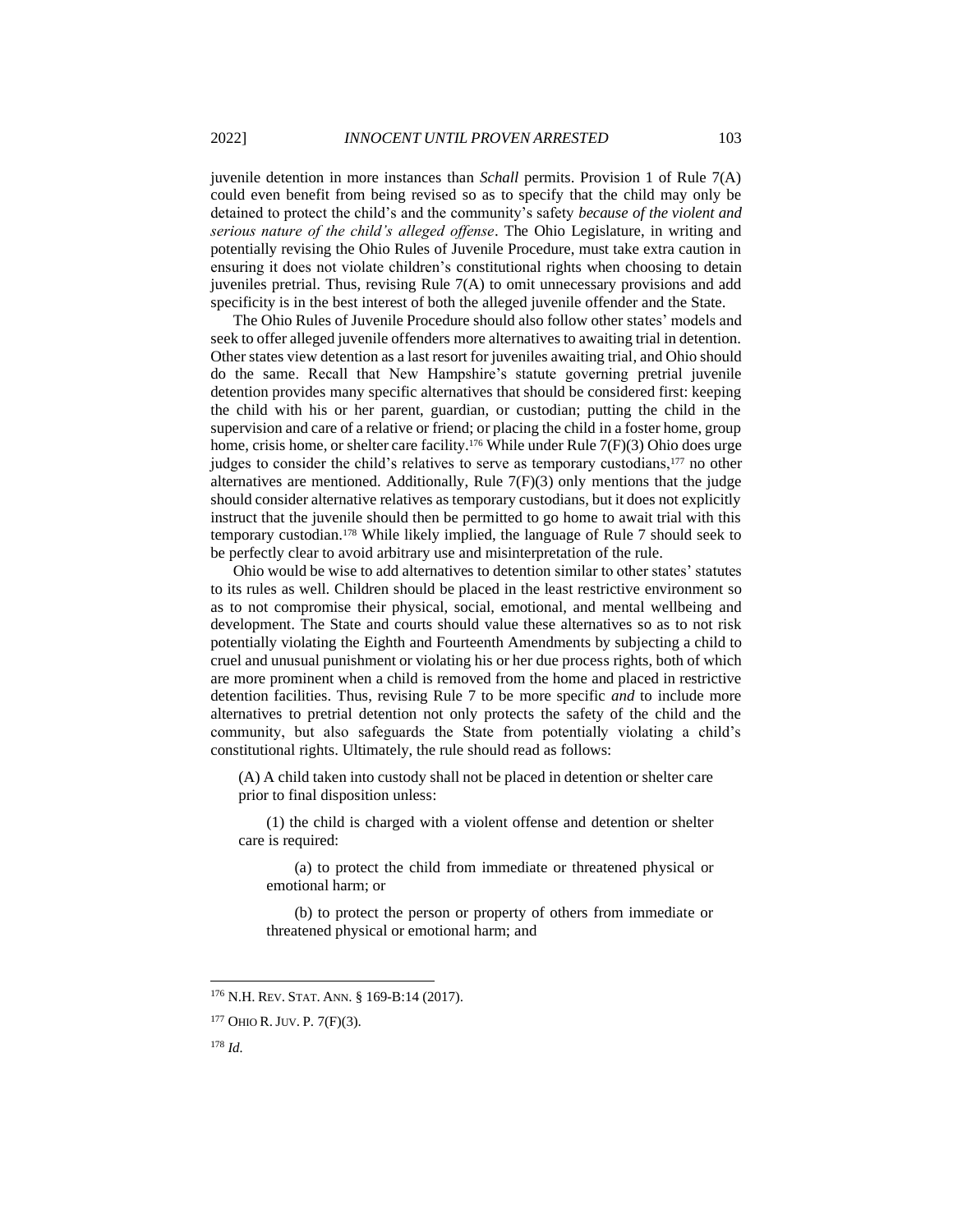(2) only when no other less restrictive alternative to detention is available, such as keeping the child with his or her parent, guardian, or custodian; putting the child in the supervision and care of a relative or friend; or placing the child in a foster home, group home, or crisis home.

Ohio juvenile courts and the Ohio Legislature may argue that because judges may not impose bail for alleged juvenile offenders as they do for alleged adult offenders to ensure they return to court when required, judges, when concerned about reappearance in court, should be permitted to detain such juveniles.<sup>179</sup> Thus, they may argue that provisions 2 and 3 in Rule 7(A) should remain. This argument, however, should not prevail for juveniles arrested for nonviolent crimes. The interests in upholding juveniles' due process rights guaranteed by the Fourteenth Amendment are not outweighed by concerns that the child will not reappear in court when the alleged crime is nonviolent, posing a minimal threat to the public's or the juvenile's safety.

Ohio courts and the Ohio Legislature may also argue that judges should be permitted extensive discretion in detaining a child pretrial, as the child's and public's safety may be threatened for reasons outside of the specifically accused crime. Thus, they may argue that provisions  $(1)(a)$  and  $(1)(b)$  of Rule 7(A) should remain as is, unrevised. This argument, however, is defeated by Supreme Court precedent which rationalizes allowing preventive detention for juveniles because of a fear that juveniles will commit a similar crime while on pretrial release, posing a threat to the juveniles' and the public's safety. *Schall* permits preventive detention only when the judge can provide "facts and reasons justifying the detention," specifically considering the "nature and seriousness of the charges."<sup>180</sup> Thus, permitting judges to detain juveniles pretrial should be limited to an analysis of the arresting crime and whether it is serious and violent in nature. Revising the relevant provisions in Rule 7(A) to clarify this standard will preserve children's due process rights.

#### IV. CONCLUSION

The discretion given to judges to detain children pretrial, permitted by the language of Rule 7(A) of the Ohio Rules of Juvenile Procedure, gravely violates children's constitutional rights. Alleged adult and juvenile offenders have due process rights under the Fourteenth Amendment of the United States Constitution. These rights include a presumption of innocence and require a finding of guilt beyond a reasonable doubt before a deprivation of liberty. Children also have an Eighth Amendment right to not be subjected to cruel and unusual punishment. All of these rights are violated when juvenile court judges are permitted to detain children pretrial, that is, *before* a child has been adjudicated delinquent, for reasons which do not concern the welfare and safety of the child and the community and which consequently results in children being abused—physically, psychologically, and sexually—while living in restrictive detention centers.

Ohio should revise Rule 7(A) to eliminate provisions 2–5 and clarify provision 1. Provision 1 of Rule 7(A) as revised accomplishes the goals outlined by the United States Supreme Court—detain a juvenile pretrial *only when* the alleged offense is of a serious, violent nature *and* when the child poses a threat to public safety. Think back to Joshua, a child in the eyes of the law. Joshua is a product of the system, and his

<sup>179</sup> 18 U.S.C. § 5034.

<sup>180</sup> *Schall*, 467 U.S. at 279–80.